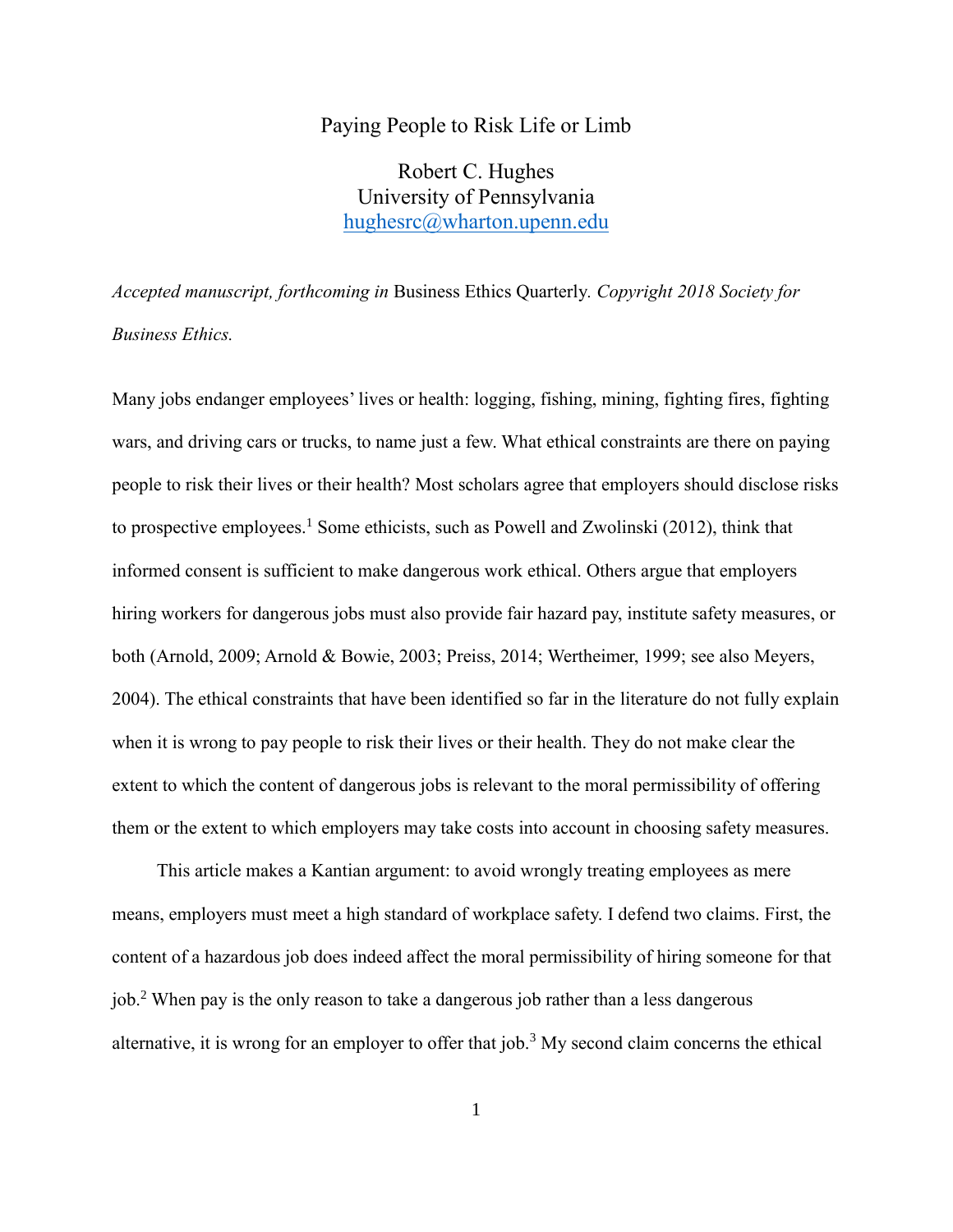standard for deciding which safety measures are necessary. I argue that employers typically cannot justify omitting expensive safety measures by paying employees more, even if employees prefer higher pay to greater safety.

My defense of these claims derives from Kantian concerns about the relevance of motive in moral decision-making. I argue that the ethics of inviting people to take physical risks depends on the role that the risk plays in their decisions. If the very fact that someone will be exposed to risk is a means to someone's ends, this risk is ethically more difficult to justify than a risk that is merely foreseen. This claim is an extension of the doctrine of double effect, a traditional though controversial moral principle. I will defend this principle and its application to risk using Kantian ethical theory. I then argue that if hazard pay is the only reasonable motive for taking a job, or if it is the only reasonable motive for agreeing to the omission of a safety measure, it transforms foreseen risks into intended risks. Most people who climb trees do so in spite of the risk of falling and getting injured, not because of this risk. By contrast, contract climbers in the American tree care industry climb trees partly because of the risks, as a means to a wage premium.<sup>4</sup> Tree care companies hire contract climbers to do unusually dangerous climbs. Contract climbers earn substantially higher daily wages than regularly employed climbers, and it is understood that part of the premium is compensation for greater risk. There is no reason other than the wage premium to work as a contract climber; it is highly skilled work, but the safer work of a regularly-employed climber expresses the same skills. Since contract climbers do dangerous climbs to get hazard pay, they do dangerous climbs because of the risks, not in spite of them. Drawing on the doctrine of double effect, I argue that it is objectionable for climbers to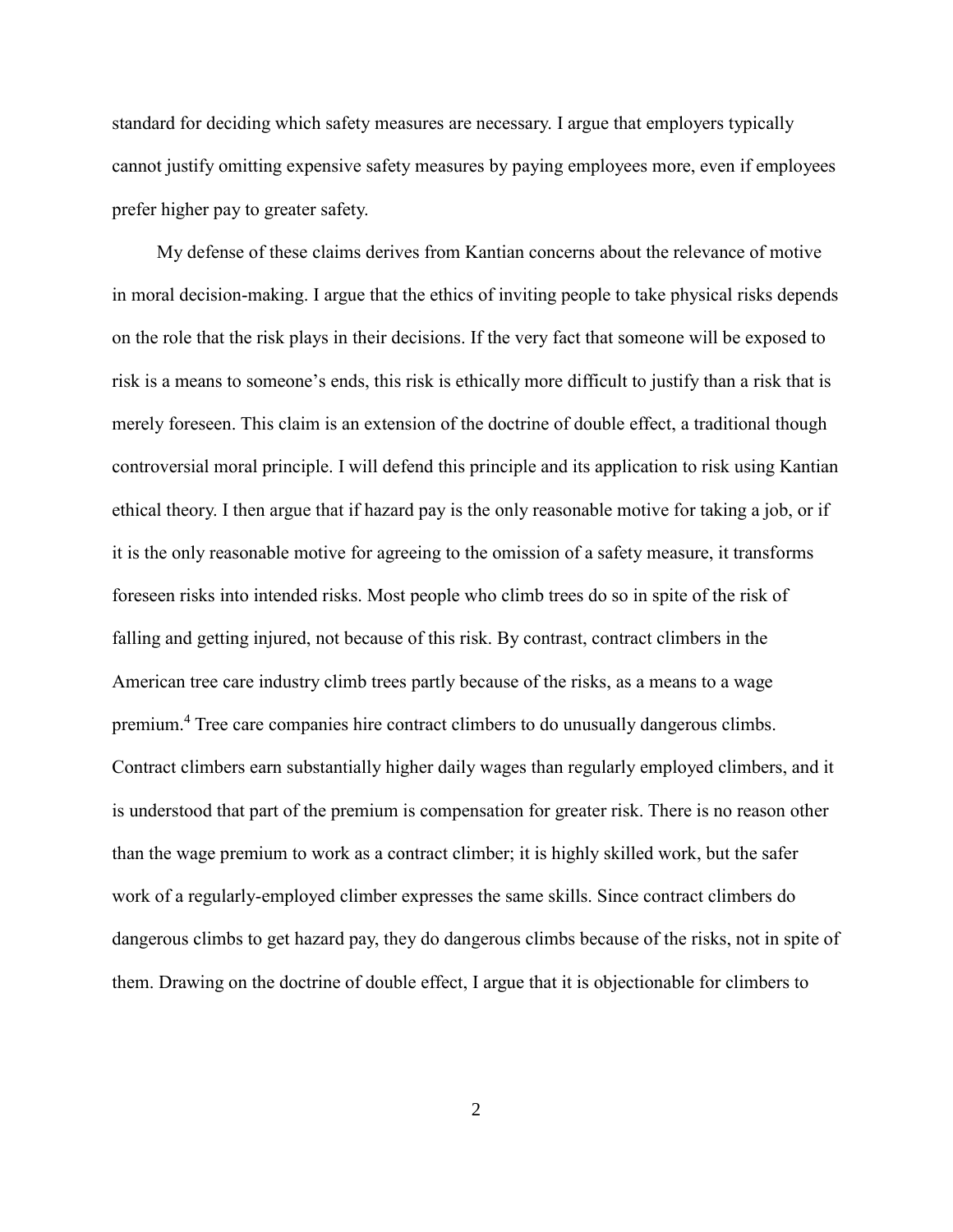intend risk in this way or for tree care firms to hire climbers knowing that the climbers will intend risk in this way.

The doctrine of double effect is a crucial premise in my argument. I argue that the doctrine of double effect is an expression of Kant's Formula of Humanity: to intend harm to someone as a means to an end is to treat that person's humanity as a mere means. I further argue that the Kantian grounds for the doctrine of double effect support application of the doctrine to physical risk, as well as to harm.<sup>5</sup> Though many Kantian ethicists choose not to invoke the doctrine of double effect by name, the idea that Kantian ethics concerns itself with agents' motives is familiar (Smith & Dubbink, 2011). Others have offered defenses of the doctrine that are either explicitly Kantian or inspired by Kantianism (Nelkin & Rickless, 2014; Quinn, 1989). I cannot defend the Kantian ethical framework itself here, but note that it is one of the major theoretical frameworks used in business ethics (see Bowie, 1999; Smith & Dubbink, 2011). It has also been used fruitfully to examine the ethics of another type of risk, financial risk (Scharding, 2015).

Section one explains the doctrine of double effect. I present a Kantian defense of this principle and argue that if this defense is sound, the principle extends to intended risk as well as to intended harm. Section two shows how an offer of hazard pay can transform the risks of an activity from merely foreseen risks to risks that are intended as a means to an end. When hazard pay is the only reasonable motive for taking a dangerous job in favor of alternatives, workers who take the job intend to take risk as a means to the end of higher pay. Section three argues that it is normally wrong to offer a dangerous job if workers who take the job would intend risk to themselves as means to higher pay. Thus, a job offer that includes explicit or implicit hazard pay is morally acceptable only if either (a) taking the hazard pay is necessary to bring about a very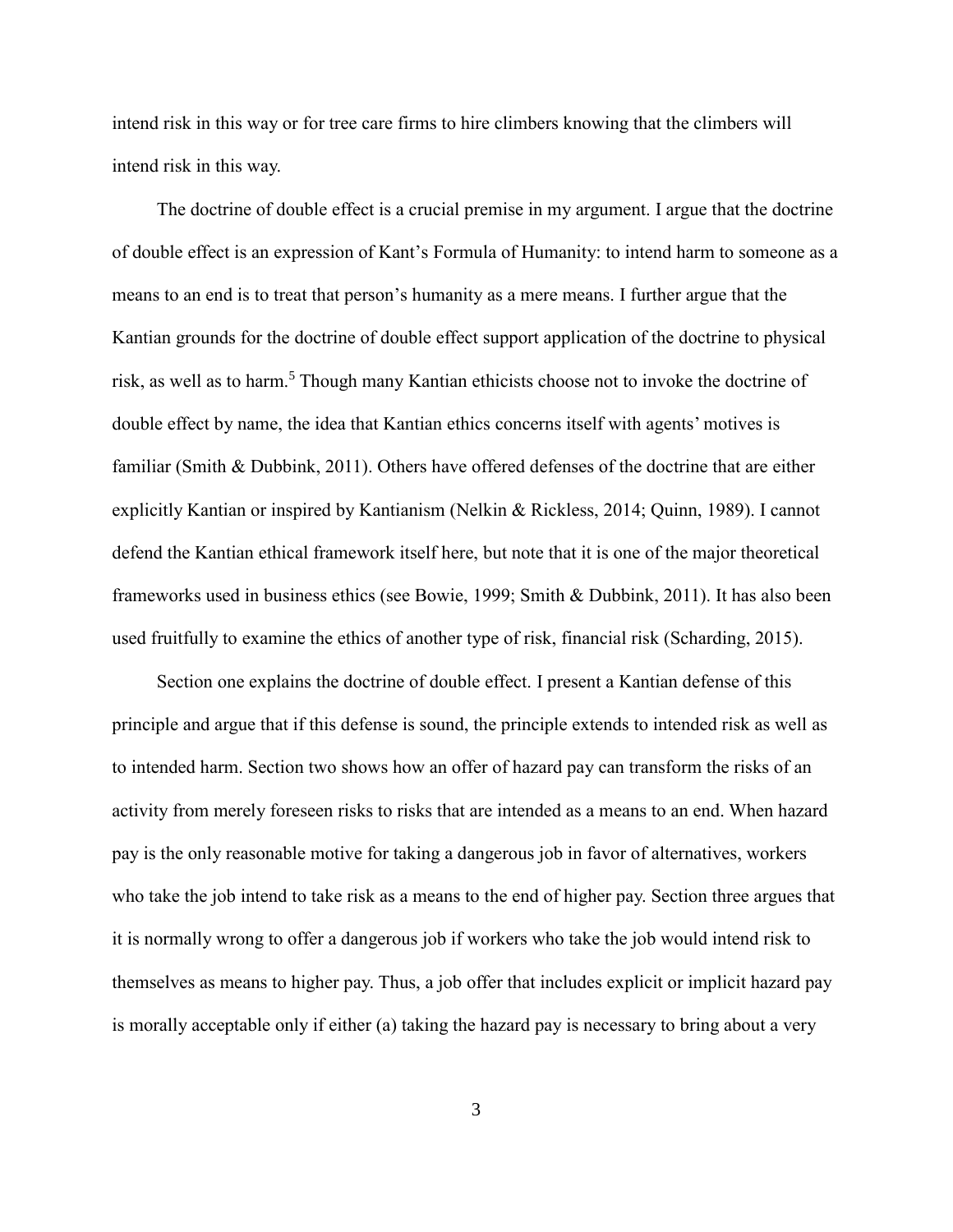great good, such as employees' survival, or (b) prospective employees have reasons other than a wage premium to choose this job over alternatives. Sections four and five discuss more concretely which hazardous jobs satisfy these conditions and which do not. Section six concludes.

## 1. INTENDED RISKS AND MERELY FORESEEN RISKS

My analysis of the ethics of hazard pay rests on a moral distinction between intended risks and merely foreseen risks. To see the difference between intended risks and merely foreseen risks, consider two motives for releasing pollution. When a factory releases pollution, the factory's operators may know that the pollution will expose people to health risks. These risks are not means to the factory operators' end of manufacturing goods for sale. The risks are foreseen but unintended side effects of the factory's operation. By contrast, suppose that a medical researcher wishes to study the effects of an extremely low dose of a toxin. This researcher releases the toxin into the water supply with the intention of seeing how the release of the toxin influences disease rates in the affected area. For the researcher, the fact that a population is exposed to a risk is a means to the end of obtaining knowledge about the toxin's effects. The researcher thus intends the risks of pollution, rather than merely foreseeing them. The researcher may hope that the risks do not materialize; the point of the study may be to show that an extremely low dose of the toxin is harmless. Nevertheless, the very fact that people are exposed to risk is central to the researcher's plans; risk exposure is a means to the researcher's end.

I shall argue that the rightness or wrongness of engaging in a hazardous activity depends partly on whether the risks themselves are intended or merely foreseen. It is more difficult to justify intending health risks as a means to an end than it is to justify engaging in activities that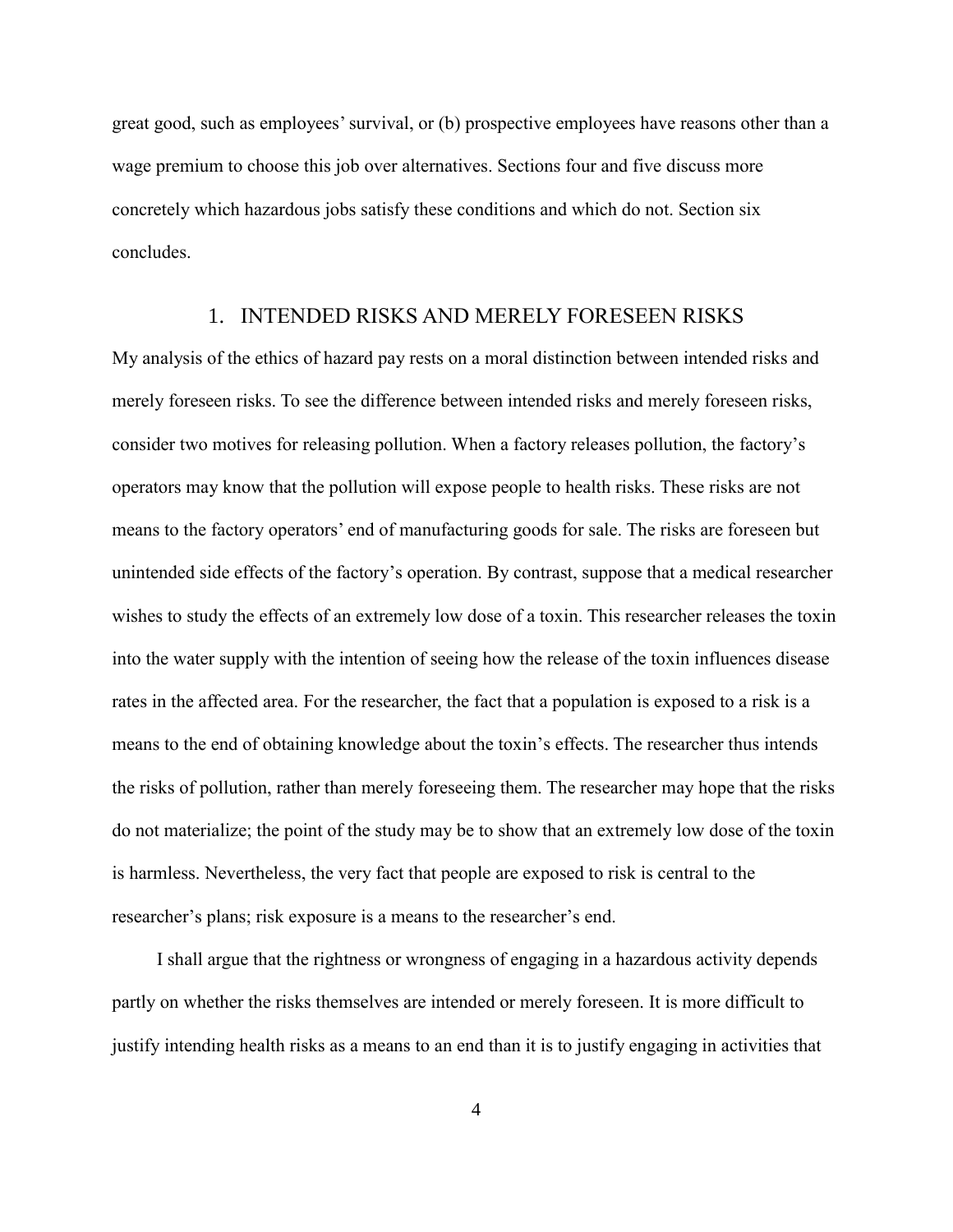create foreseen but unintended risks. This claim about the ethics of hazardous activities is an extension of a traditional nonconsequentialist ethical principle, the doctrine of double effect. After briefly describing the traditional doctrine, I will explain why Kantian ethical theory supports it. I then argue that the doctrine should be applied to risk as well as to predictable harm.

Philosophers have defended several formulations of the doctrine (Fitzpatrick, 2012). I will use a non-absolutist form of it here. If the reasoning that motivates a harmful action involves intending harm either as an end or as a means to an end, then absent some special justification, the action is wrong. Only a *very* great good would justify the intended harm. (I will make clear later which goods justify intending which harms.) If, on the other hand, the agent performs a harmful action for some other reason—the agent foresees the harm, but does not intend the harm as an end or as a means to an end—a lesser justification for the harmful action would suffice.<sup>6</sup> The standard illustration of the doctrine of double effect is the distinction between strategic bombing and terror bombing. A strategic bomber targets an enemy munitions factory knowing that the bombing will kill some innocent civilians. The strategic bomber foresees the death of civilians but does not intend these deaths as a means to a military end. A terror bomber targets the enemy's civilian population intending that the deaths of civilians will cause fear in the population and that this fear will in turn hasten the end of the war. The terror bomber intends the deaths of civilians as means to a military end. The doctrine of double effect implies that if bombing would achieve good ends by causing civilian deaths, those good ends must be very great indeed to justify the bombing (if it can be justified at all). The straightforward calculation that the terror bombing will save more lives than it destroys, by hastening the end of the war, will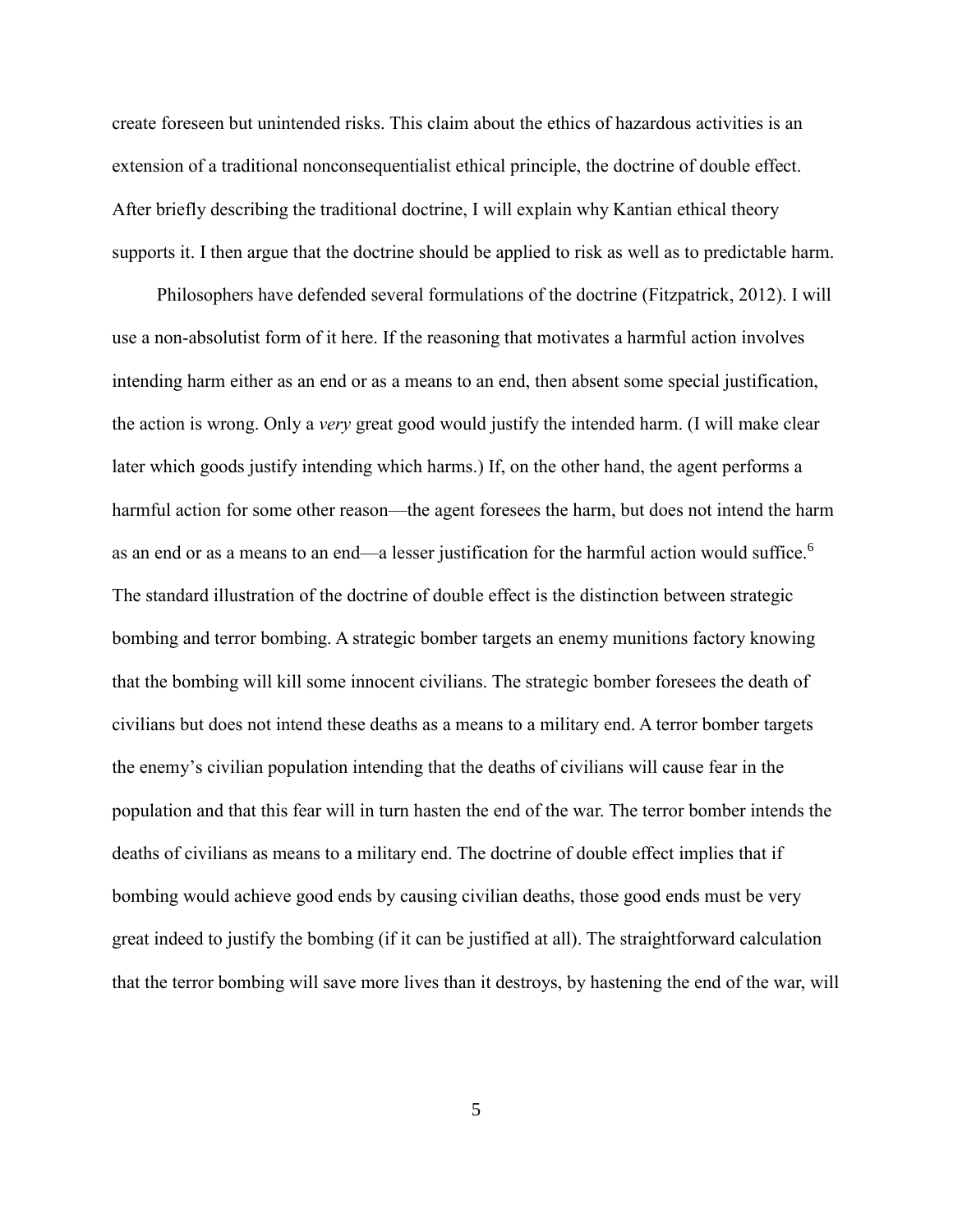not justify the bombing. The burden of justification for strategic bombing is lower; there are goods that justify strategic bombing that do not justify terror bombing.<sup>7</sup>

Various rationales have been offered for the doctrine of double effect (see, e.g., Nagel, 1986; Nelkin & Rickless, 2014; Quinn, 1989; Wedgwood, 2011).<sup>8</sup> The core idea of most defenses of the doctrine is that harms a person intends are more difficult to justify than harms a person merely foresees because they are more deeply connected with the person's agency. Here, I will offer a Kantian account of this connection and its moral significance. Incorporating harm into one's plans, either as an end or as a means to an end, involves endorsing that harm in a way that puts one's reasoning in tension with other rational commitments. When one foresees harm as a result of an action or omission, but one does not incorporate the fact of harm itself into one's plans, one does not endorse the harm in a way that yields such a tension in one's reasoning.

I shall offer two arguments building on this idea, one based on the Formula of Humanity, one based on the Formula of Universal Law. The arguments share a pair of premises regarding the rationality of consenting to death or injury. First, it is irrational for people who have projects that extend into the future to consent to be killed.<sup>9</sup> The simplest explanation of this rational requirement is that people who have ends are rationally committed to creating or maintaining the necessary conditions for pursuing those ends. Maintaining one's agency is a prerequisite for completing temporally extended projects. So to the extent people are committed to temporally extended projects, they are committed to maintaining their agency. Herman (1989: 419) and Korsgaard (1996: 98) both make arguments of this form.<sup>10</sup>

Since people can exercise rational agency while seriously injured, a requirement to preserve one's agency does not entail a requirement to avoid injury. People are rationally

6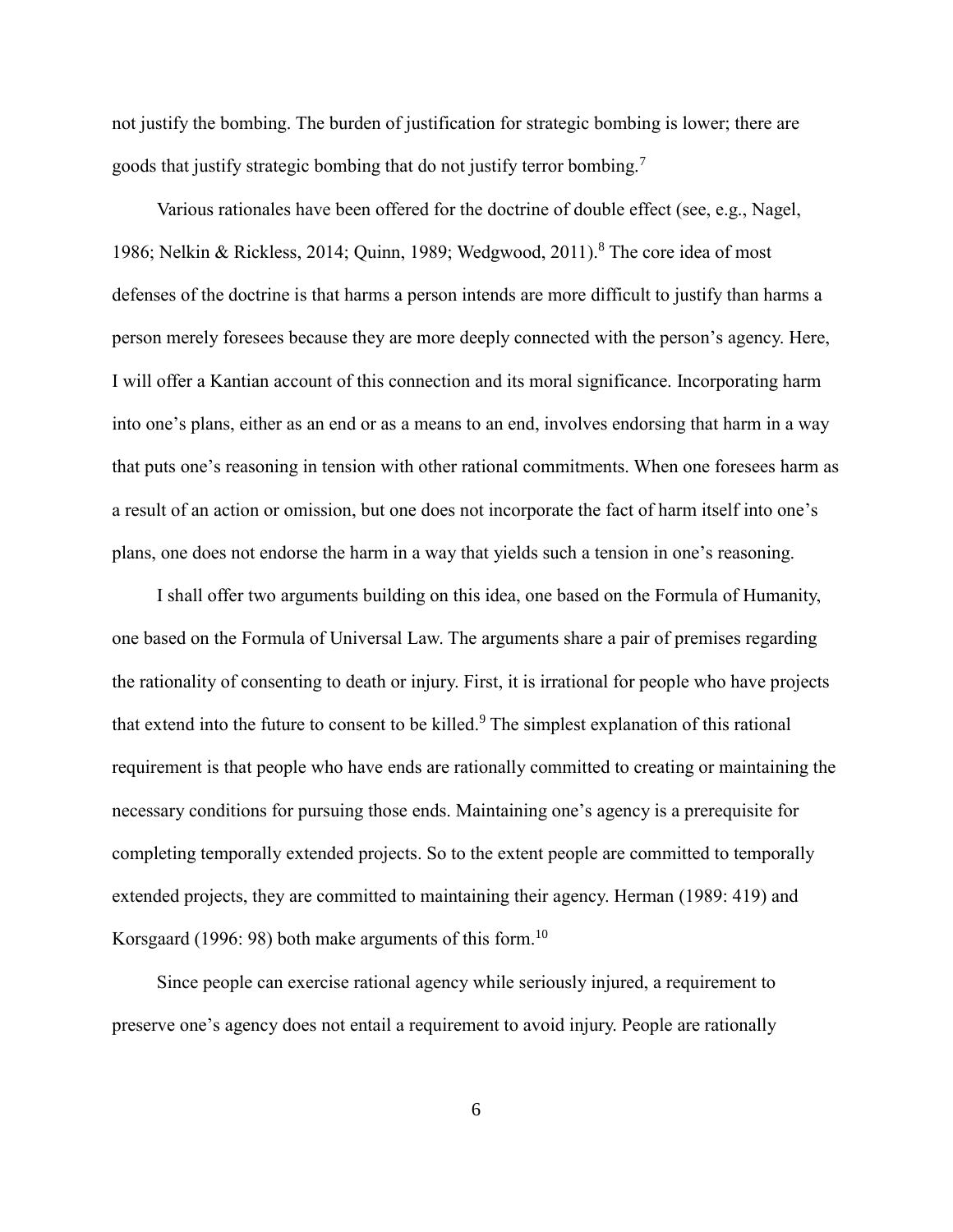required to avoid major compromises of the effectiveness of their agency, such as serious injury, because people have future duties that are difficult to predict. Since we know we will face moral demands we cannot predict, we have reason to prepare to fulfill these unpredictable duties by ensuring that we continue to have all-purpose means of agency, means that are useful for all sorts of possible purposes. A healthy body is one of these all-purpose means.<sup>11</sup> Consequently, one has reason to avoid major physical injury.<sup>12</sup> One can rationally endorse an intentional injury to oneself only when the injury is a means to fulfilling an important duty whose requirements are known and clear. Perhaps, for instance, there are circumstances in which one has a duty to save a life, even if an injury is a means to doing so. Perhaps parents' duty to protect their children's health sometimes justifies them in intending an injury or a risk of injury to themselves.

That people cannot rationally consent to certain harms does not, by itself, explain why intended harm is morally different from merely foreseen harm. The Kantian categorical imperative explains why these two ways of causing harm differ morally. The simplest Kantian argument for the doctrine of double effect is based on the Formula of Humanity: "So act that you use humanity, whether in your own person or in the person of any other, always at the same time as an end, never merely as a means." (Kant, 1996 [1785], 80, Ak. 4:429) To treat someone's humanity merely as a means is to pursue one's own purposes by treating a person in a way to which that person could not rationally consent *(Hill, 1980)*. This does not mean that one must treat every person in a way that maximizes the satisfaction of her current preferences. (That would be impossible, since people's preferences conflict.) Rather, it means that one must treat every person in a way that she could endorse without violating commitments she cannot rationally abandon. Among these commitments are the commitments to self-preservation just

7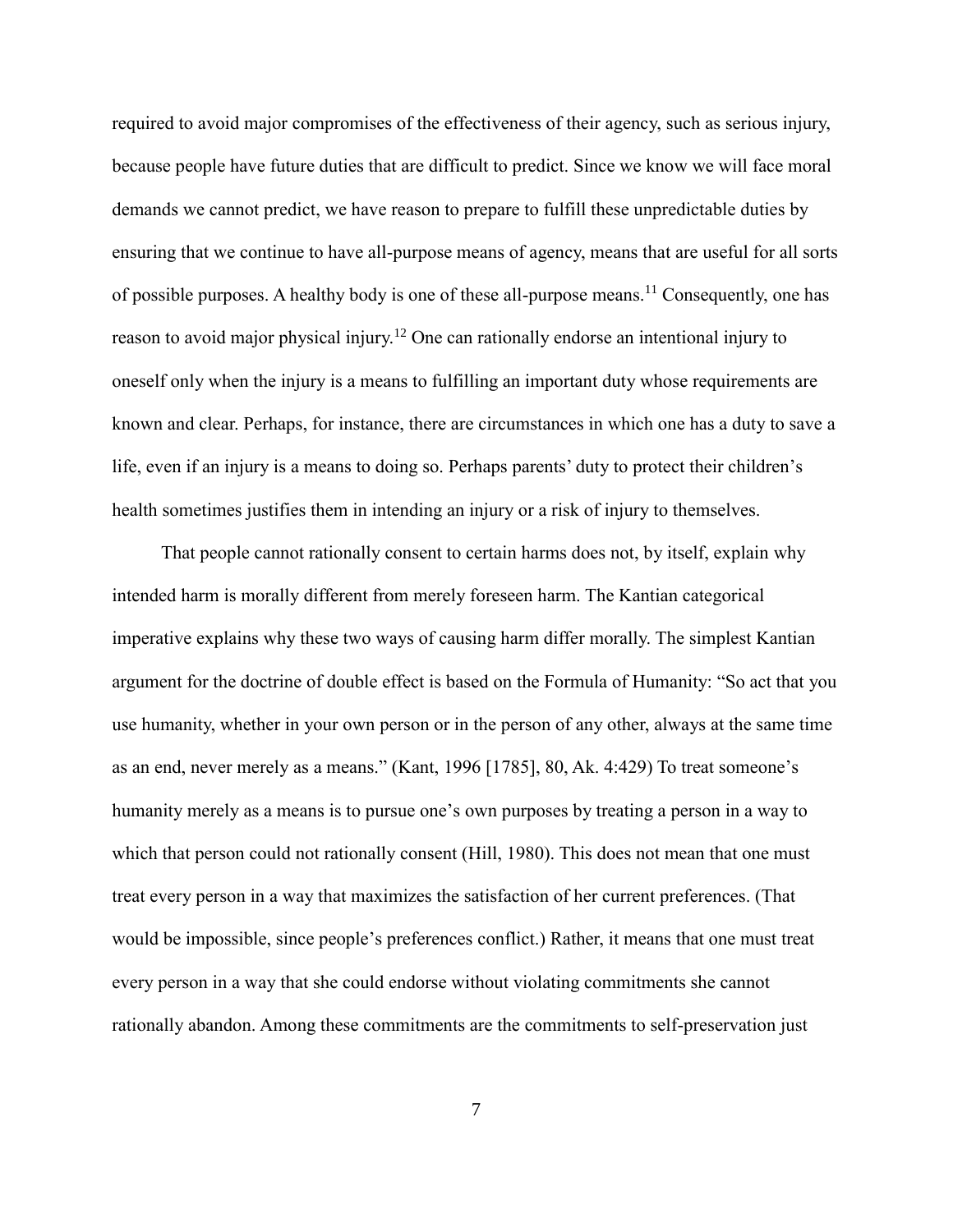described. So the Formula of Humanity implies that it is typically wrong to intend death or serious bodily harm as a means to one's ends. Acting in a way that foreseeably causes harm, but without intending this harm, does not fall afoul of the "mere means" prong of the Formula of Humanity. Causing harm without intending it may involve a failure to take someone's interests sufficiently seriously, and thus a failure to treat the person's humanity as an end. But one can treat a person's humanity merely as a means only if the compromise of the person's agency is itself a means to one's own ends.

The Formula of Universal Law also supports the doctrine of double effect. The Formula of Universal Law assesses the morality of an agent's decision by assessing the reasoning that motivates the decision, the agent's "maxim." The agent's maxim is ethically sound only if the agent could consistently endorse all other rational agents publicly accepting and following this maxim.<sup>13</sup> If endorsing others acting on this maxim would be inconsistent with a commitment the agent has and cannot rationally give up, the maxim is unsound.<sup>14</sup> To the extent that a person has future-directed projects, the agent has a qualified rational commitment to maintaining his rational agency and its effectiveness. An agent contradicts this commitment if he endorses any agent (himself or someone else) acting on a maxim according to which there is a reason to injure him, either as an end or as a means to some further end. The agent cannot escape this contradiction by abandoning his commitments to future projects if his maxim itself presupposes such commitments (Herman, 1989: 419; Korsgaard, 1996: 98). Though the Formula of Universal Law supports a strong prohibition on intentional physical injury, it does not entail a strong prohibition on acts that cause harm that is foreseen but not intended. If someone causes injury knowingly, but the injury is not the agent's end or a means to the agent's end, then the fact that someone will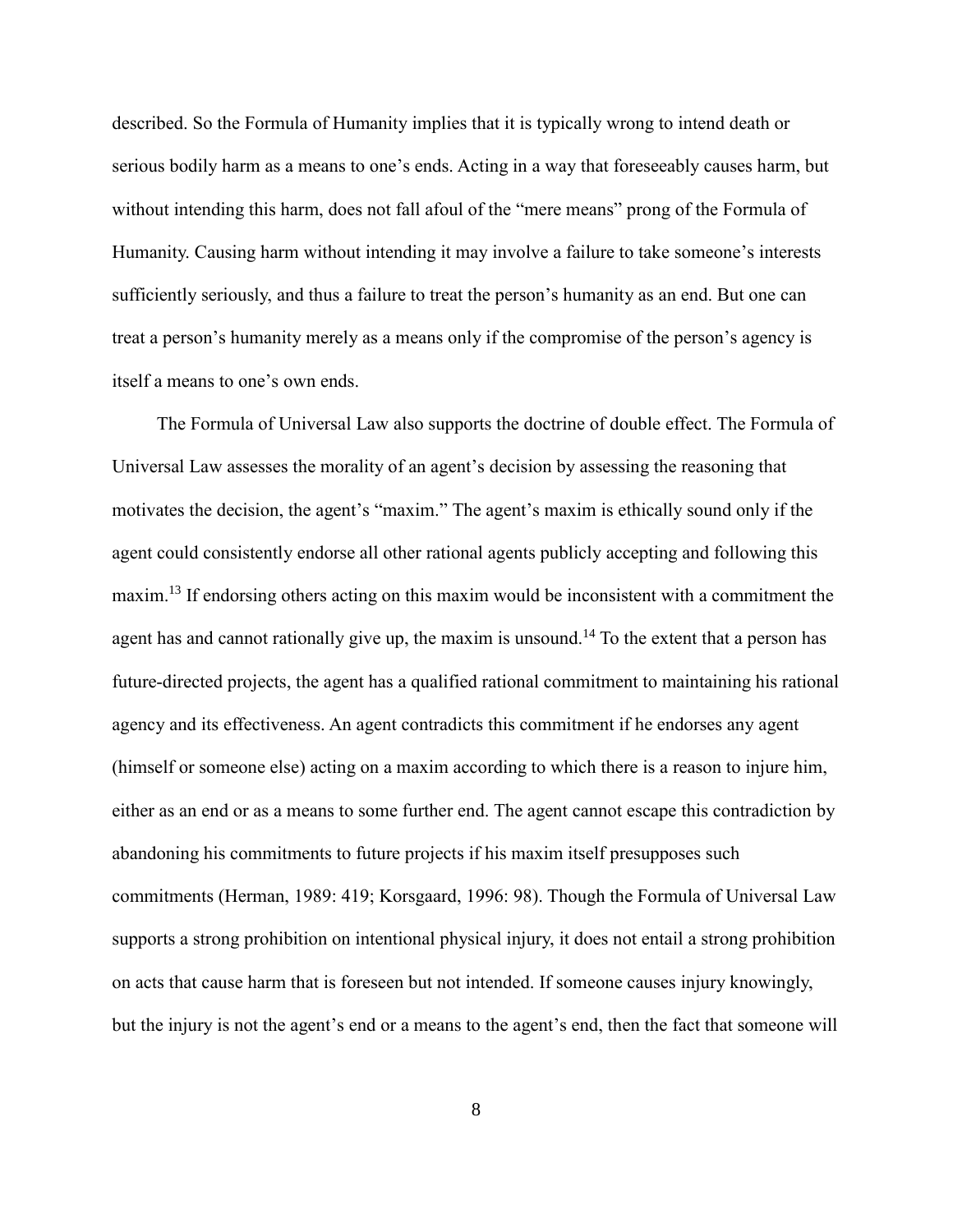be injured is not part of the agent's maxim of action. If the agent endorses everyone acting on this maxim, the agent does not thereby endorse anyone injuring him. So the Formula of Universal Law supports the doctrine of double effect: the ethical reasons to refrain from intentional injury are stronger than the ethical reasons to refrain from actions whose harmful effects are foreseen but not intended.<sup>15</sup>

Though the traditional doctrine of double effect concerns actions that are certain to cause death or harm, the Kantian rationales for the doctrine of double effect would support the doctrine's extension to cases involving risk. The researcher who pollutes the water supply exposes people to risk of death or illness as a means of obtaining knowledge. The researcher thereby uses those people merely as means. Factory managers who authorize production methods that release pollution do not use the people affected by the pollution as means (though depending on the effects of the pollution, they may fail to treat these people as ends).<sup>16</sup> So the Formula of Humanity implies that there is a distinction between intended risk and merely foreseen risk. The same is true for the Formula of Universal Law. It is essential to the polluting researcher's plan that people will be exposed to risk. The researcher could not have formulated the plan without thinking about people being exposed to risk and regarding that risk exposure as good (as a means to obtaining knowledge about the toxin). Thus, if the researcher endorsed everyone adopting her reasoning, she would thereby endorse others making plans that explicitly treat risk to her as good (as a means to a further end). By contrast, it is not essential to the polluting factory manager's plan that people will be exposed to risk. The factory manager could formulate the plan without thinking about the effects of pollution at all. Thus, if the factory manager endorsed everyone reasoning as he does, he would not thereby endorse any plan that explicitly treats risk to him as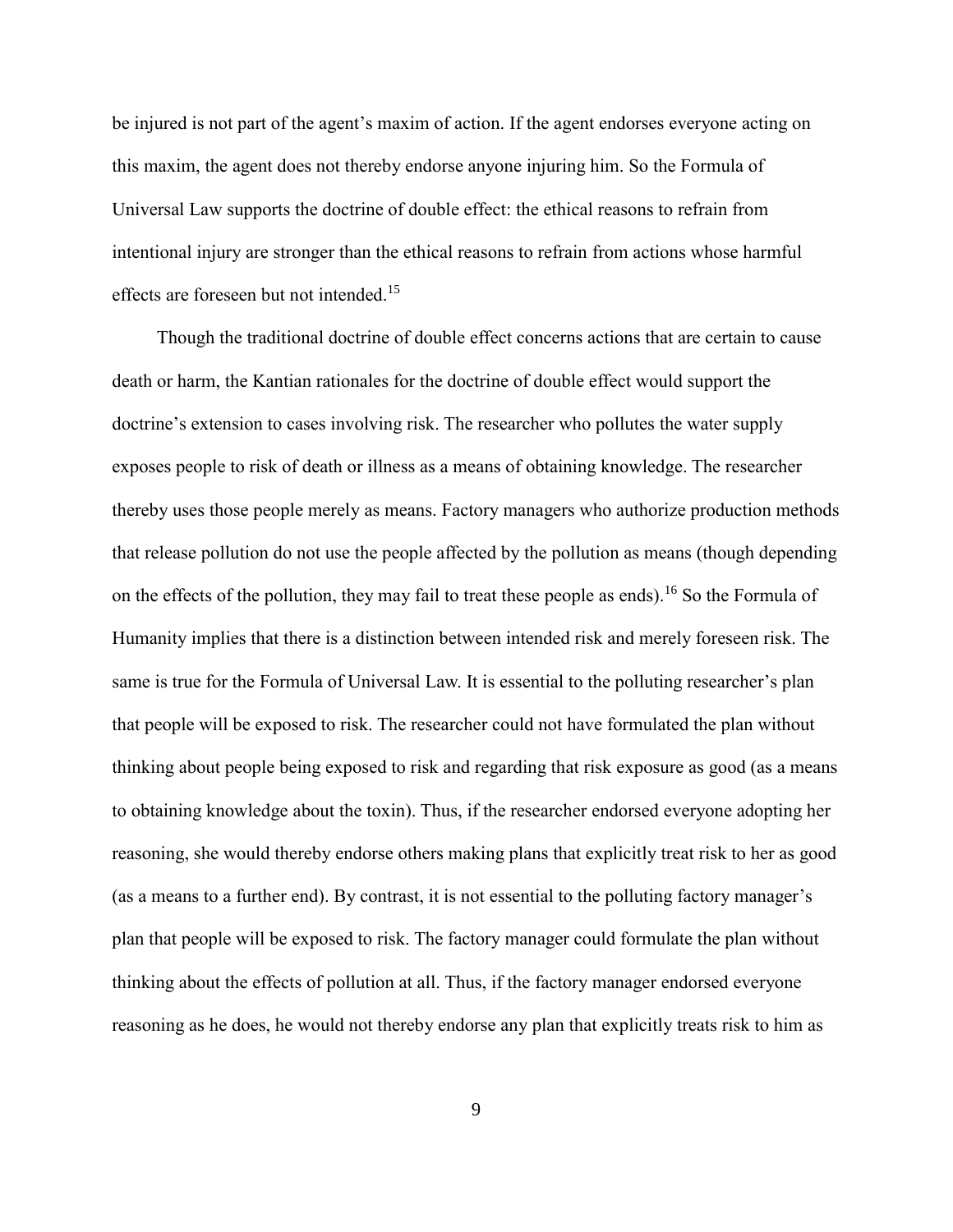good (either in itself or as a means to an end). Both the Formula of Humanity and the Formula of Universal Law imply that if the very fact that someone will be exposed to risk is an integral part of a plan, the plan is morally problematic in a way that merely foreseen risk is not.

## 2. HAZARD PAY AND INTENDED RISK

Thus far, I have argued that there is a moral difference between dangerous activities whose risks are intended and dangerous activities whose risks are merely foreseen. This section argues that under some circumstances—but not all—an offer of hazard pay can transform a merely foreseen risk into an intended risk. To see this, compare two hypothetical cases.

*Vacation Drive*: A couple has planned a vacation at a mountain cabin. The road to the cabin has many sharp curves, and the side of the road is next to steep inclines with no guardrails. Today there is a storm, which makes the drive risky. The couple decides they do not want to postpone their vacation. They take the drive.

*Luxury Delivery:* After arriving safely at the cabin, the couple realizes that they forgot to bring the truffles they intended to include in their dinner. They *really* want truffles. The nearest store selling them is at the base of the mountain. The couple locates a private courier who would be willing to drive up the mountain and deliver truffles in time for their dinner. The storm has continued, and the drive is still dangerous. Since there is plenty of demand for the courier's services on safer routes, the courier will only drive up the mountain if the couple pays fifty percent more than the normal price for this delivery. They agree.

The couple and the courier take risks of a similar magnitude when they drive up the mountain in the storm, but their motives for taking these risks differ. The couple foresees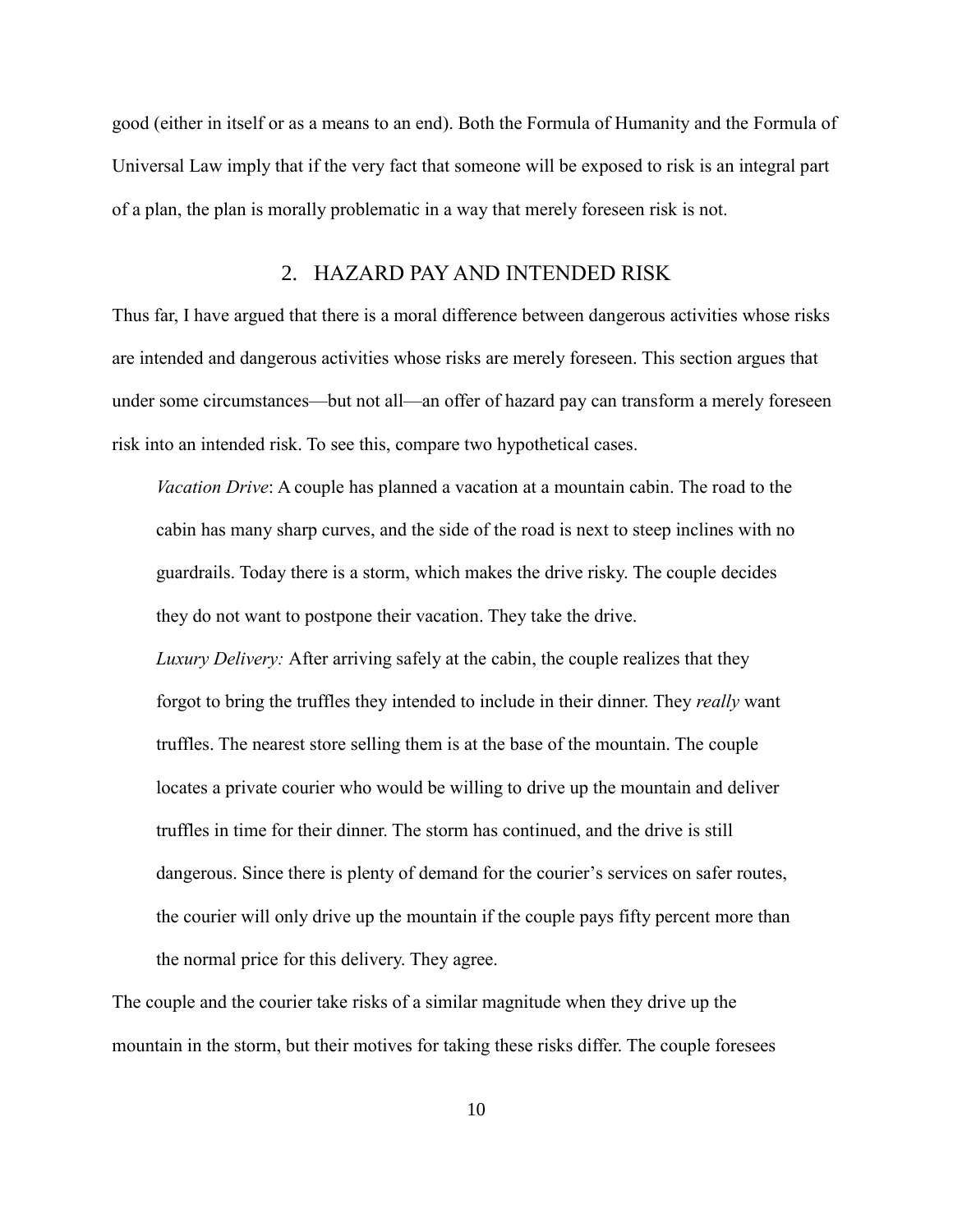but does not intend the risks of driving. They do not regard these risks as good in any way; indeed, the risks are an obstacle to reaching their destination. By contrast, the courier intends the risks of the drive as a means to the end of obtaining a pay premium. The agreed-on hazard pay is the only reason for the courier to make the dangerous drive. Undergoing the risks of the drive is the means of obtaining this hazard pay. So the courier regards the risks of the drive as instrumentally good; the very fact that the courier will undergo risks is an essential part of the courier's plan.

Though the courier in *Luxury Delivery* intends the risks of driving as a means to payment, not everyone who accepts hazard pay intends to take risk as a means to an end. Consider another hypothetical.

*Emergency Delivery*: During the storm, a medical clinic in the mountain resort town gets unexpectedly many patients and runs out of important supplies. The clinic finds a courier who is willing to drive up the mountain immediately with more supplies. The courier is willing to take the dangerous drive only if the clinic pays fifty percent more than the normal fee for this delivery. The clinic agrees.

The courier's motives in this case are not clear from the above description. The courier could be motivated by hazard pay, just like the courier in *Luxury Delivery.* But the emergency courier may have a different motive. The courier may choose to take on this dangerous task because the courier wants to help patients whose health may be in danger. The courier may demand the hazard pay premium as fair compensation for the risk involved in the drive. It is possible to make one's performance of an activity conditional on receiving some good without making that good one's end. If you doubt this, imagine a person who tells some friends, "I will go on the camping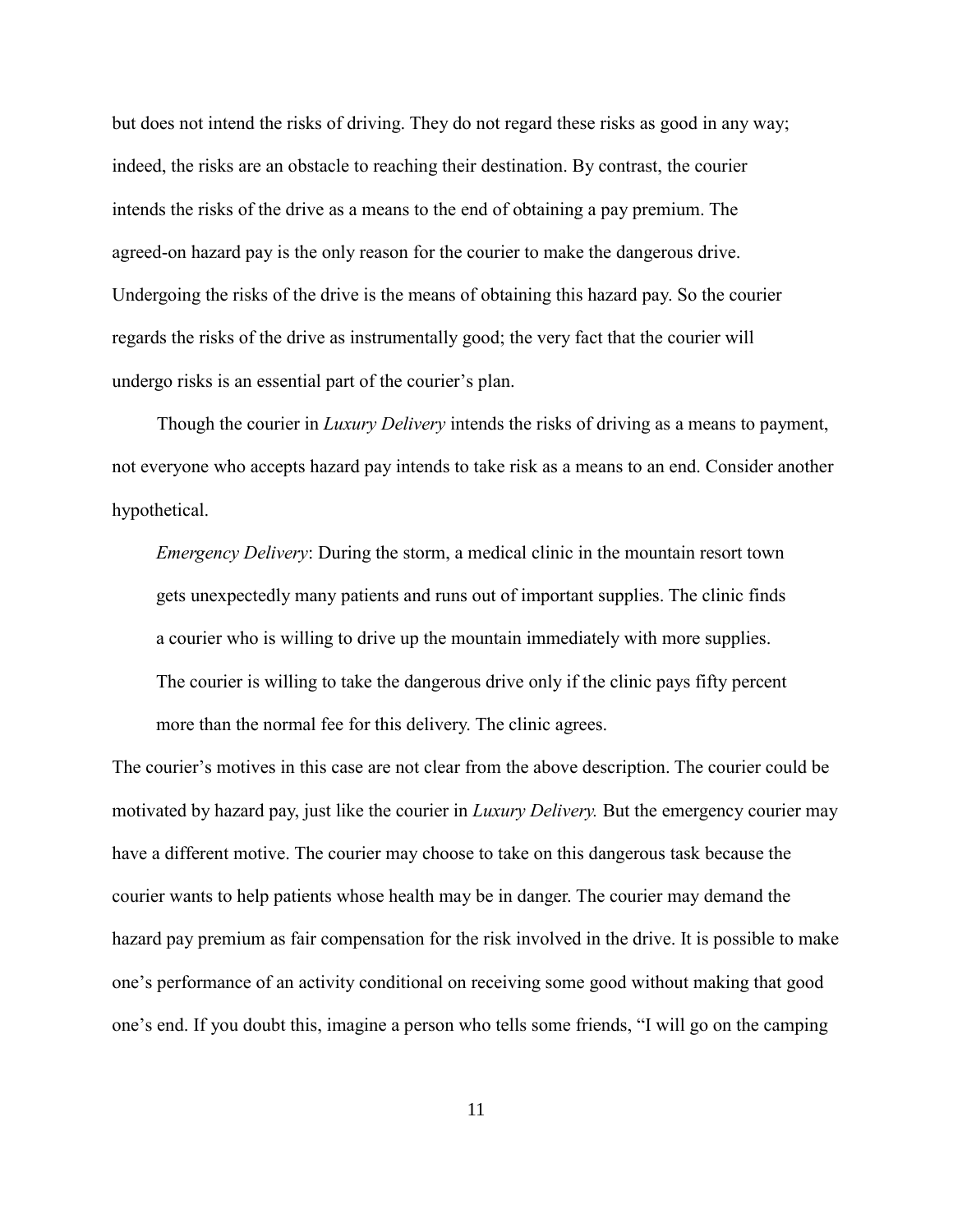trip with you only if we can arrange for me to have coffee each morning." This person presumably is not going on the camping trip as a means of getting coffee. The driver in *Emergency Delivery* could regard compensation for risk as the camper regards coffee—it is not the driver's purpose in taking on this task, but it is a necessary condition for the driver to consider the terms of the deal fair.

The couriers in *Luxury Delivery* and *Emergency Delivery* receive compensation that is explicitly for the risks they undergo. A job can have a hazard-related wage premium without having explicit provisions for hazard pay in the employment contract. Hazard pay can be implicit in two ways. First, there may be a shared understanding between employers and employees that employees would have no reason to take a dangerous job without a risk-related wage premium. Suppose that an employer pays workers to engage in an activity that involves significant risks of illness or injury. In this market, jobs that are not dangerous and that are similar to this job in other respects (they require the same skills, are equally pleasant or unpleasant, etc.) are paid a lower wage than the dangerous job in question. Both the employer and the employees are wellinformed about the state of the labor market.<sup>17</sup> Under these circumstances, it would not make sense for prospective employees to take the dangerous job unless they were being paid a wage premium for the exposure to risk. It will be obvious that part of the wage—the difference between the wage and the market rate for safer but otherwise comparable labor—is implicit hazard pay. Employees undergo the risks of employment as a means of receiving this hazard pay.

A job may also have implicit hazard pay if there is a shared understanding between employers and employees that a hazard-related wage premium is necessary to make a job fair. Suppose that an employer pays workers for a dangerous job. Workers with the same skill set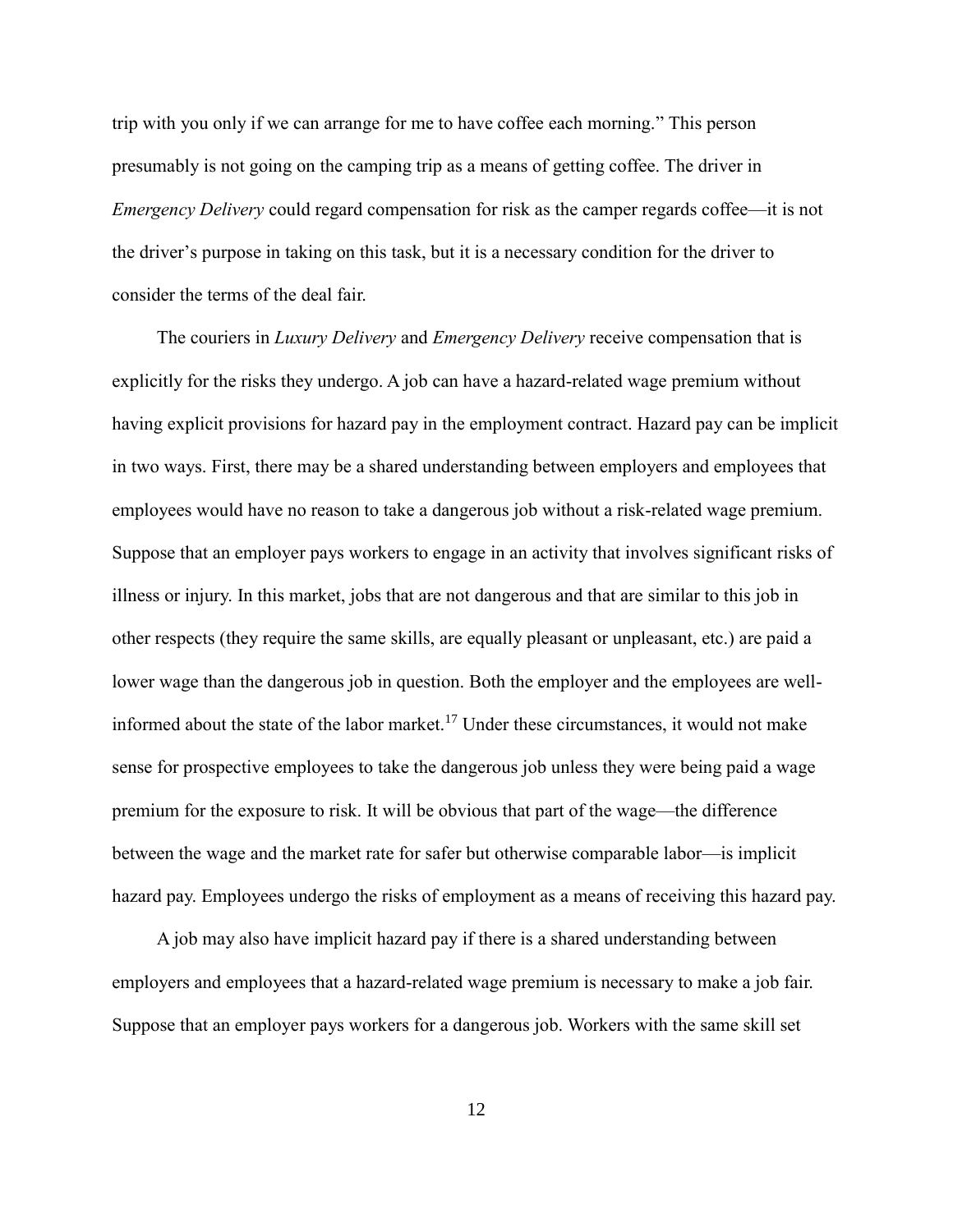could take other, safer jobs making less money. Suppose also that workers have a reason other than the wage premium to take the more dangerous job over the alternatives. Perhaps the dangerous job more fully develops and expresses their skills. Perhaps the dangerous job has social importance that the alternatives do not. Perhaps these workers are part of a tradition they value and do not want to abandon; for instance, perhaps their families have been fishers for generations. Or perhaps the dangerous job is simply more enjoyable than the alternatives. Here, it cannot be assumed that the workers take the dangerous job over safer alternatives as a means to the wage premium; they may be motivated by other reasons. There may nonetheless be a shared understanding between employers and employees that fairness requires employers to compensate employees for the risks they take. Again, one can make one's performance of an activity conditional on receiving some good without making that good one's end in performing the activity. (Recall the camper who insists on the availability of coffee but does not go camping for the sake of coffee.)

How common is hazard pay of either type? Standard economic theory suggests we should expect hazard pay to be widely offered when workers have alternatives on the job market (Viscusi & Aldy, 2003; see also Smith 1999 [1776], 201). If two jobs are available to workers with a given skill set, and one job has an undesirable feature prospective workers know about, such as physical danger, rational workers will uniformly choose the other job unless the first job has a desirable feature to compensate for the bad one. If all of the non-compensation aspects of two jobs are relevantly similar, except for danger, the more dangerous job will have to pay more to attract workers. This prediction is consistent with the observation that many dangerous jobs have low pay. Physically dangerous jobs are often unskilled or low-skill, and workers are not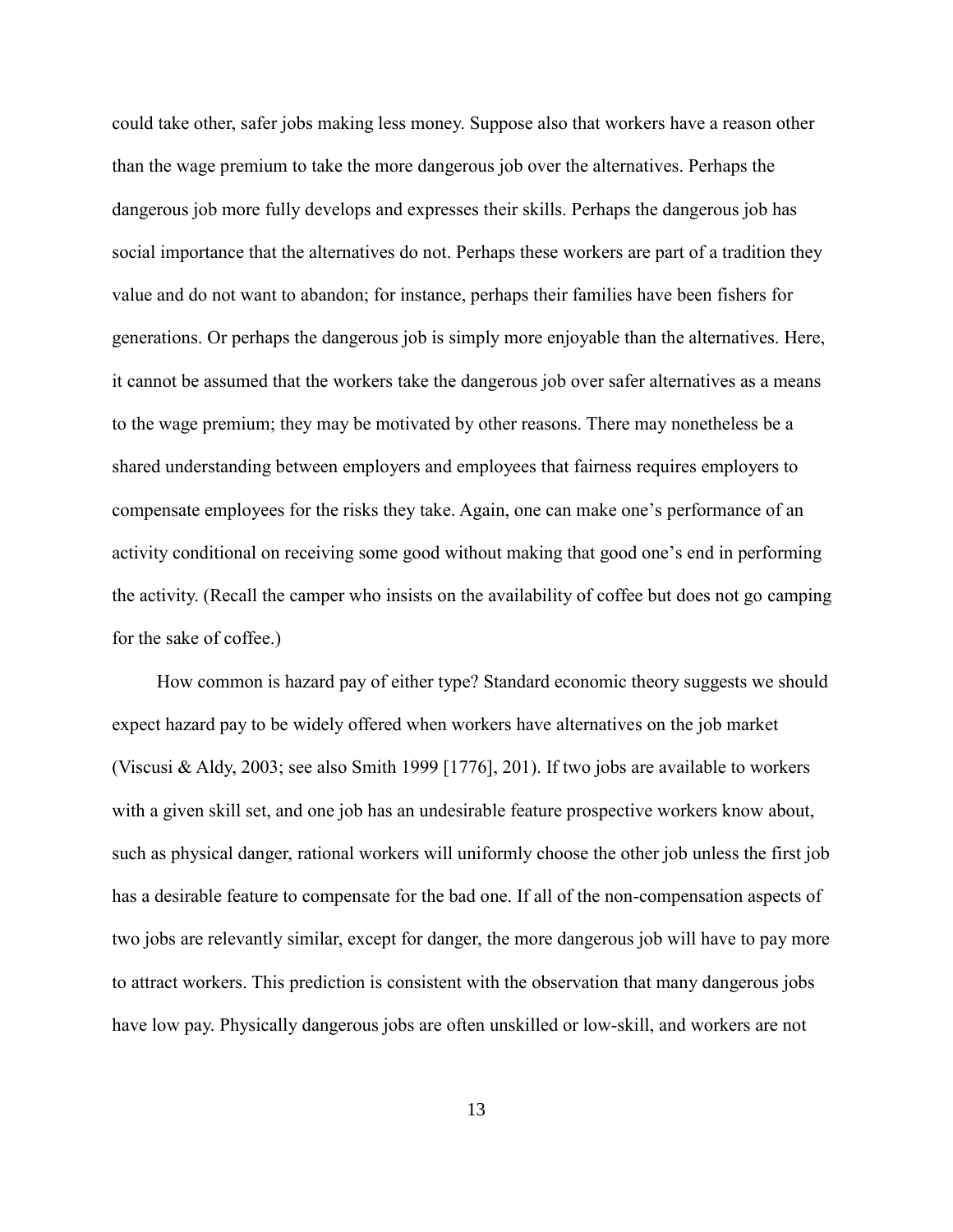always well-informed about the risks of the jobs they take. There is evidence that dangerous jobs do tend to pay more than physically safe jobs when skill level and other factors that affect wages are taken into account: "Controlling for skill, status, and occupational stratification, workers in hazardous jobs earn somewhat higher wages than comparable workers in safe jobs." (Robinson, 1986: 665; see also Viscusi & Aldy, 2003). Whether or not dangerous jobs collectively tend to pay more than comparable safe jobs, there are industries in which it is generally understood that certain jobs have hazard-related wage premiums. Contract climbing in the tree care industry, discussed earlier, is an example.

In summary, the conditions under which workers accept hazard pay affect the motives they may have in taking risks. If hazard pay is workers' only possible motive for taking a dangerous job over safer alternatives (as in *Luxury Delivery*), workers intend the physical risks of the job as a means to the end of higher pay. If workers could reasonably have another motive for taking a dangerous job over safer alternatives (as in *Emergency Delivery*), workers may or may not intend the physical risks as a means to higher pay. They may take the dangerous job for another reason (in *Emergency Delivery*, helping sick patients) while demanding hazard pay as compensation for the risks they undergo. If this is their motivation, they foresee the risks of employment but do not intend them.

## 3. THE ETHICS OF HAZARD PAY

It is time to address the ethical question: when, if ever, is it wrong to offer a dangerous job? I argue that it is normally wrong to offer a dangerous job if workers who take the job would intend risk to themselves as means to higher pay. This claim can be defended in two ways. The simpler argument begins by looking at the ethics of *taking* dangerous jobs.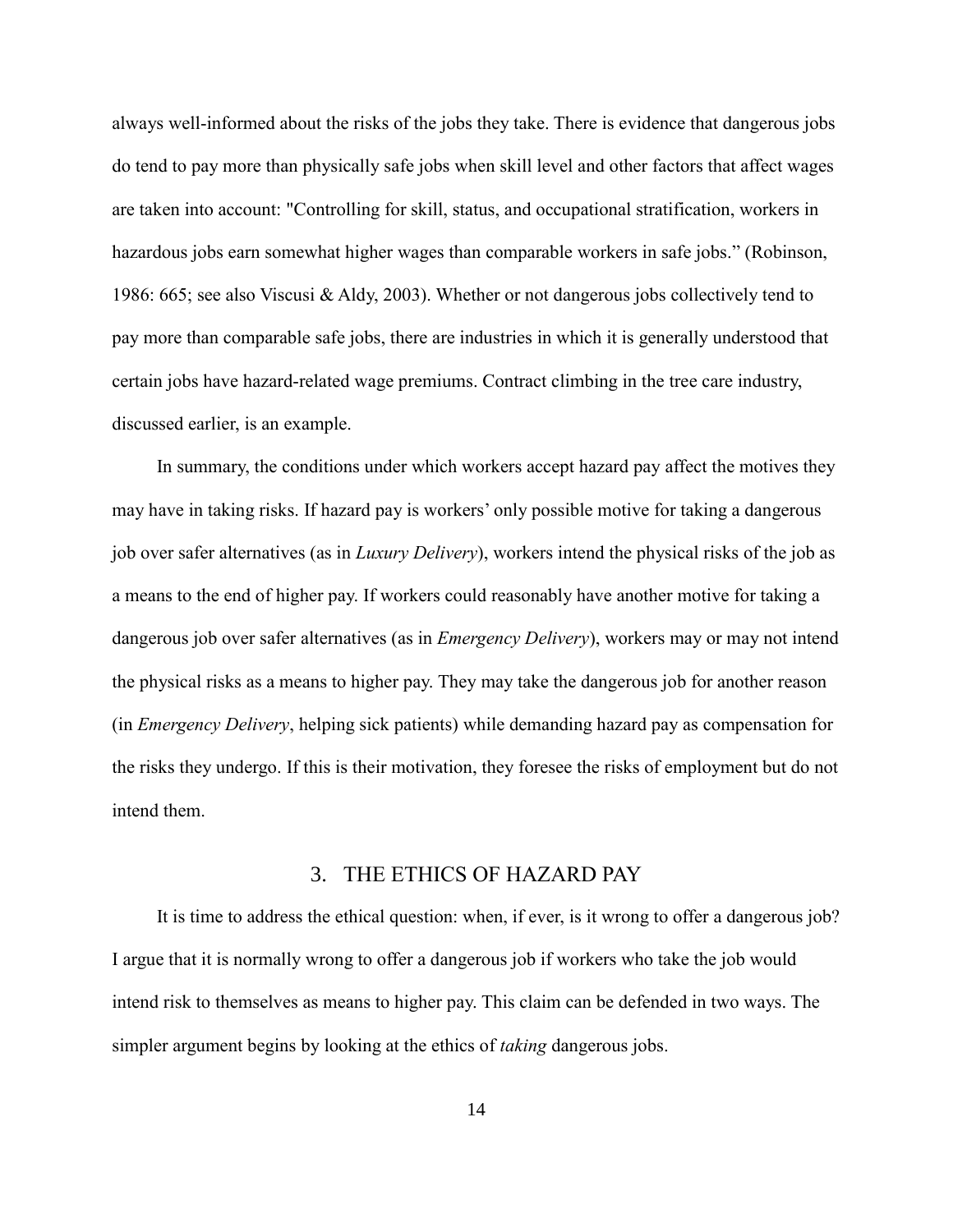The doctrine of double effect implies that it is normally unethical for people to intend physical danger to anyone, including themselves, as a means to an end. It is morally problematic for the very fact that someone is exposed to danger to be a means to someone's ends. Only a very great good can justify intending risk in this way. (Specifically, only saving lives can justify intending a risk of death as a means to an end. Only the fulfillment of a clear, determinate moral duty can justify intending a risk of injury as a means to an end.) If hazard pay is workers' only possible motive for taking a job over safer alternatives, then workers who take the job intend risk to themselves as a means to the end of higher pay. For example, since the only possible motive for the courier in *Luxury Delivery* to go on a dangerous drive is to obtain hazard pay, this courier intends to undergo physical danger—including a risk of death—as a means to an end. The doctrine of double effect implies that this is wrong unless the courier plans to use the hazard pay for a very great good, such as saving a life. By contrast, if hazard pay is not workers' only possible motive for taking a job, workers who take the job may not intend the risks of the job as a means to hazard pay. They may merely foresee the risks. For example, if the courier in *Emergency Delivery* takes the job to help patients, while demanding hazard pay as a condition of fair employment, the courier does not intend the risk of the drive. The risks of the drive are merely foreseen. So the courier does not violate a self-regarding duty by taking the job.

This analysis of the ethics of *taking* dangerous jobs leads to a conclusion about the ethics of *offering* dangerous jobs given one further premise. It is wrong to invite people to do something if it is impossible or extremely unlikely that someone would do that thing without a wrongful motive. Thus, if it is impossible or extremely unlikely that someone would take a certain job without a wrongful motive, it is wrong to offer that job. If hazard pay is the only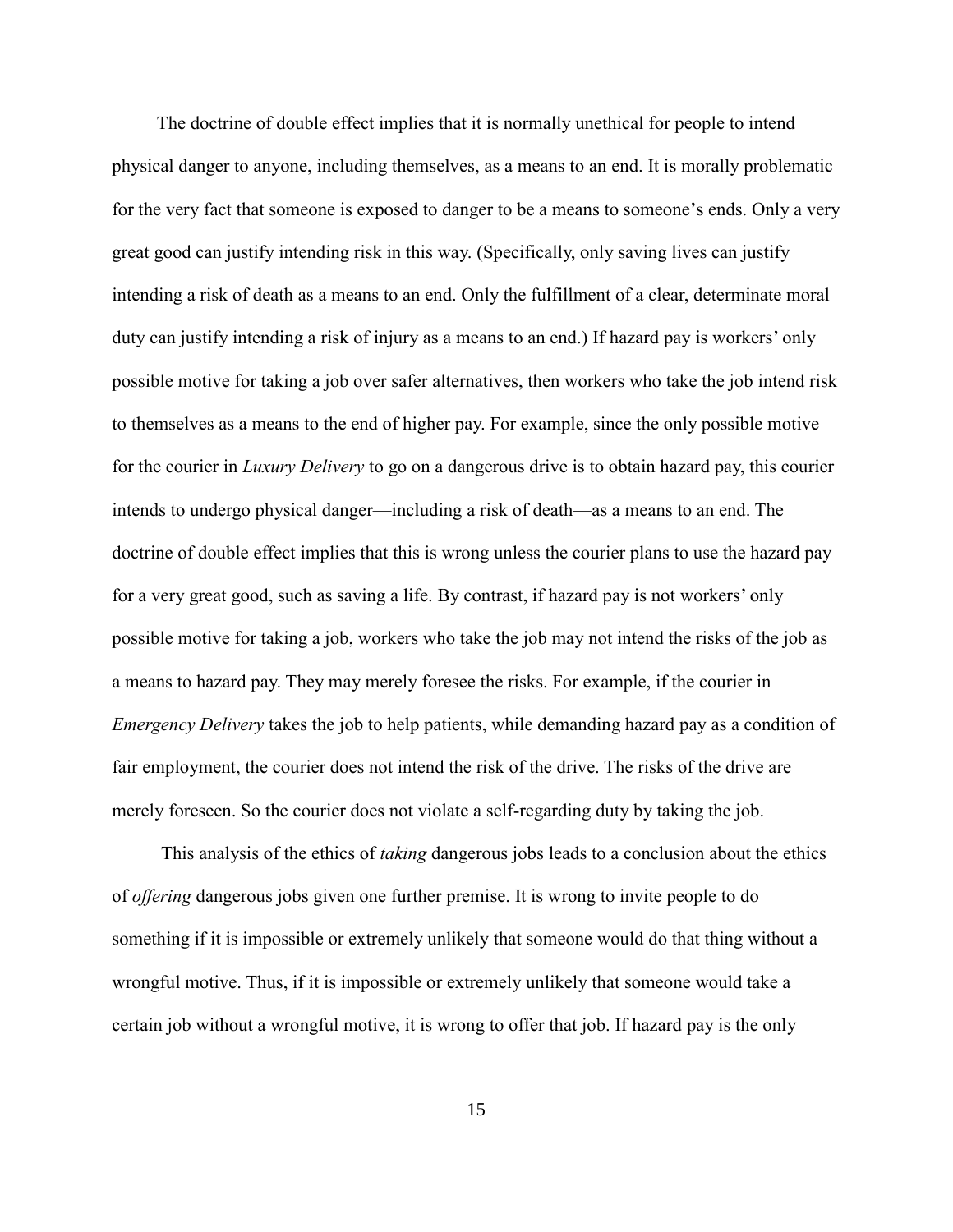possible reason for a normally motivated person to take a dangerous job over alternatives, workers who take that job typically intend for the very fact that they will undergo risk to be a means to higher pay.<sup>18</sup> Again, this is a wrongful motive unless the worker plans to use the money for a very great good: to preserve someone's life or (if the hazard pay is for a risk of non-fatal injury) to fulfill a known and determinate moral duty. So it is wrong for employers to offer jobs with hazard pay unless either (a) it is likely that workers will use the hazard pay for a very great good they could not otherwise secure, such as their family's survival, or (b) prospective employees have a good reason other than hazard pay to take this jobs instead of alternatives. Neither condition obtains in *Luxury Delivery.* The risks the courier undertakes include the risk of death. The couple who hires the courier has no reason to believe that the courier needs hazard pay to survive or to meet basic needs; indeed, they know that offers like theirs are unusual and that the courier can make a living driving safer routes. The couple also has no reason to believe that the courier is likely to use the hazard pay to preserve other people's lives (e.g. by donating to famine relief). So condition (a) is unmet. The courier has no reason other than hazard pay to drive truffles up a dangerous road. So condition (b) is unmet. Thus, it is wrong for the vacationing couple to hire the courier to make a dangerous delivery of a luxury.

The preceding argument presupposes that people have self-regarding duties. This assumption is standard in Kantian ethical theory; the prohibition on treating one's own humanity merely as a means is part of the Formula of Humanity. Self-regarding virtues are also important in both the Aristotelian tradition and in utilitarianism.<sup>19</sup> Despite strong traditions of acknowledging the existence of self-regarding duties and moral virtues, some are skeptical about them. Timmerman (2006) and Schofield (2015) have offered compelling defenses of self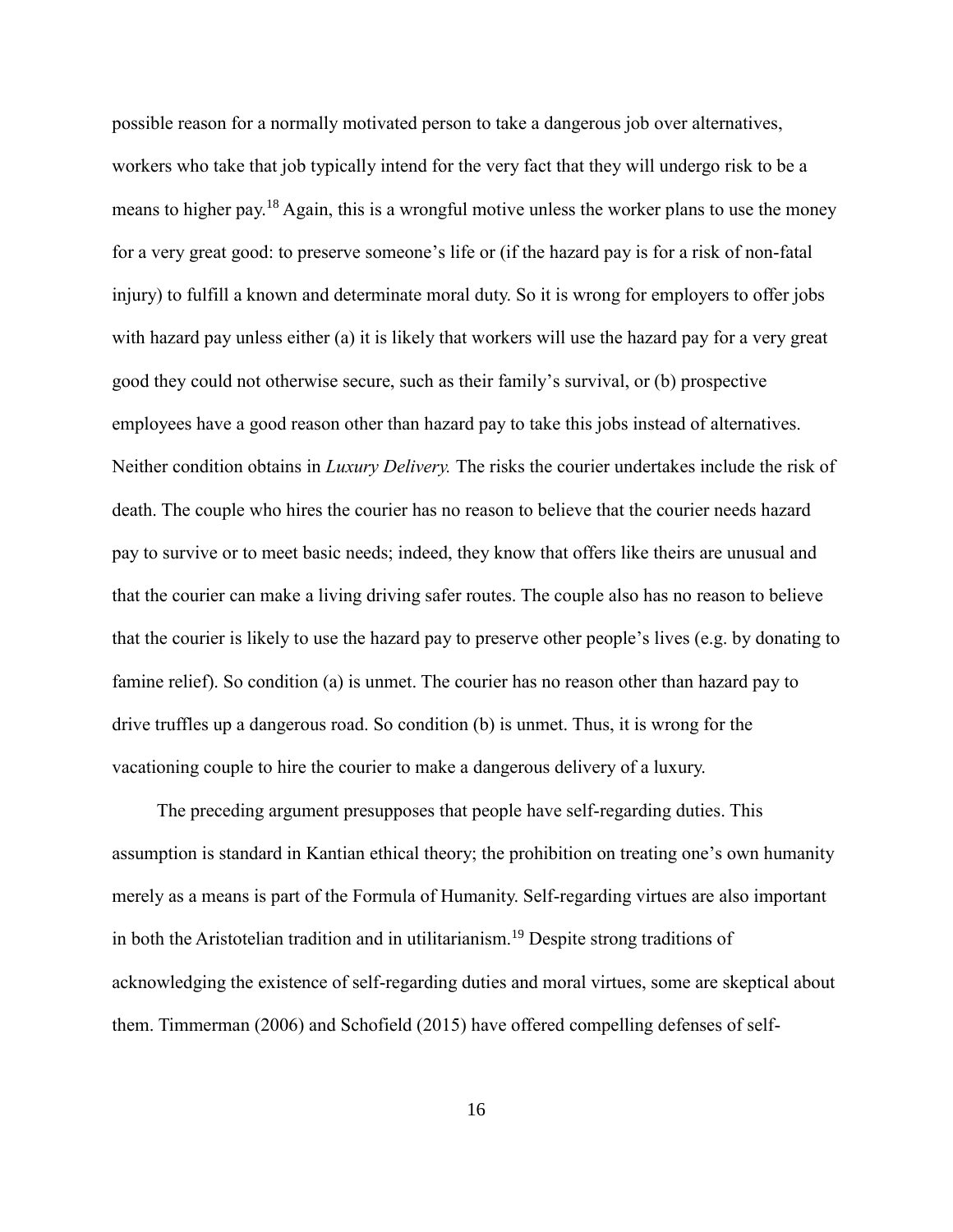regarding duties. Here, I note problems with two common reasons for doubting that there are self-regarding duties. One view is that there can be no intentional violation of a self-regarding duty, since by choosing to act, one waives the duty. This argument against self-regarding duties fails because it presupposes that all duties can be waived. This is far from obvious. An example of a duty that arguably cannot be waived is the duty not to treat anyone as a slave. Many moral philosophers, representing a wide range of theoretical positions, believe that autonomy is inalienable and that one cannot waive one's right not to be enslaved. Among the historically important figures who hold this view are Locke, Spinoza, Rousseau, Kant, and Mill. (Kuflik, 1984).<sup>20</sup> Second, it would be a mistake to argue against self-regarding moral duties by appealing to concerns about paternalism. Concerns about paternalism may show that self-regarding duties should not be enforced by the state or through coercive social pressure, but they do not show that self-regarding duties do not exist.

There is a way to reach my conclusion about the ethics of offering hazard pay that does not presuppose the existence of self-regarding duties. Instead, it relies on some claims about the nature of agreements. First, when people make an agreement, the parties jointly form an intention about what the parties shall do. They jointly intend that each party to the agreement do his or her part of the agreement. For instance, if a courier agrees to deliver a package in exchange for pay, the courier and the customer jointly intend for the courier to deliver the package and for the courier to be paid. Philosophers of action have offered different analyses of joint intention. Gilbert (1993a), for instance, holds that the joint intention is the intention of a group, or "plural subject," made up of the parties to the agreement. Bratman (1993) argues that joint intentions derive from intentions of individuals; when people form a joint intention, each party individually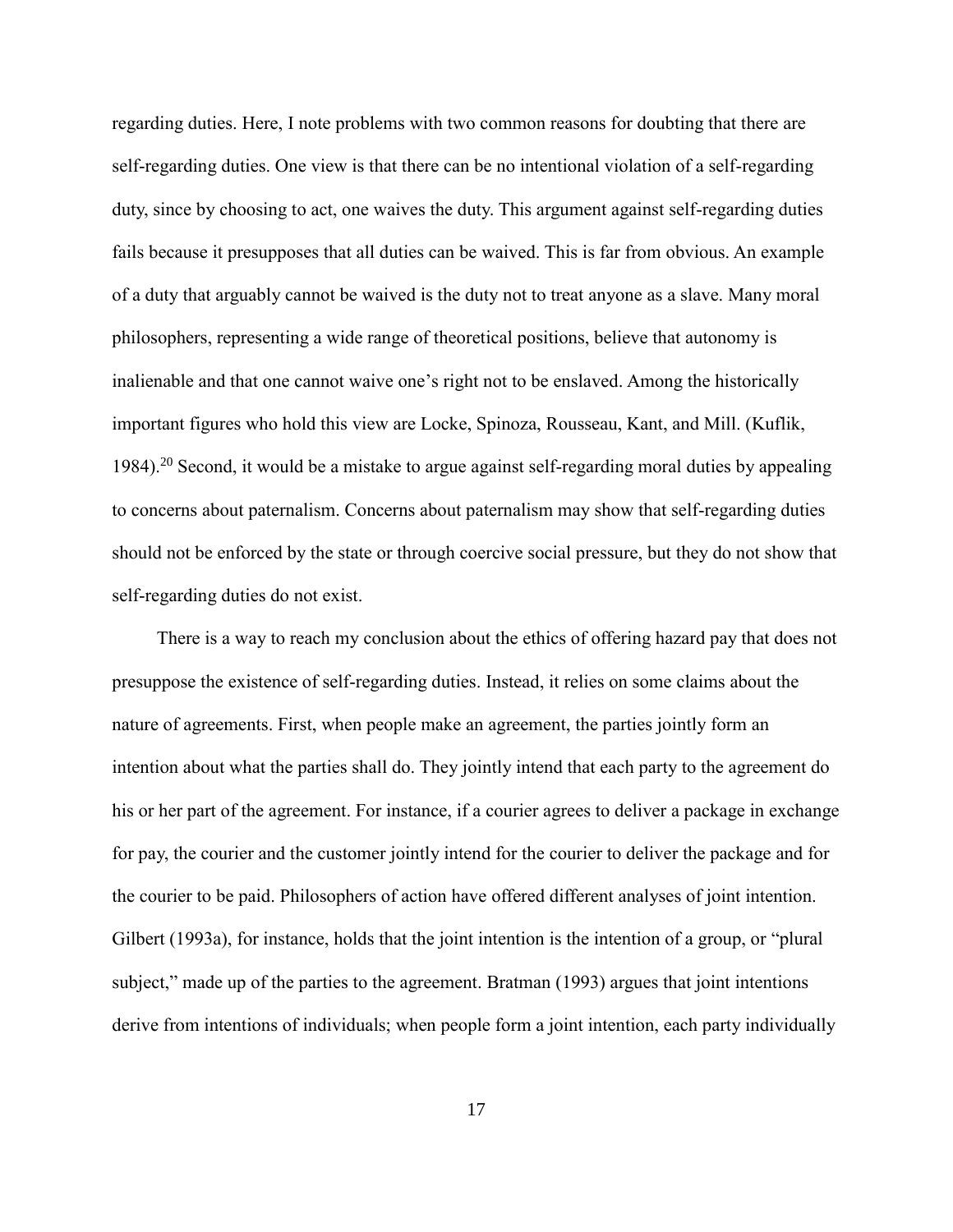intends the components of the joint intention. The crucial point here is that the intentions of the parties to an agreement do not merely concern their own behavior. The parties must have an intention whose content concerns both parties' behavior. We must posit the existence of intentions that concern both parties' behavior to explain the way agreements are binding: agreements give both parties obligations simultaneously, and default by any party waives or modifies the obligations of the other party (Gilbert, 1993b).

When a piece of means-ends reasoning is explicitly or implicitly part of the structure of an agreement, the parties to the agreement jointly intend that this end be achieved by that means. If both parties to an agreement know or justifiably presume (a) that the first party joins the agreement only to obtain something the second party offers, and (b) that the second party only offers this thing because of a particular aspect of the first party's performance, then the parties' joint intention includes a shared understanding that this aspect of the first party's performance is a means to obtaining what the second party offers. For instance, if a customer offers to compensate a courier for an unusual physical risk, and it is clear that the courier takes the risk solely to get this pay premium, the customer and the courier jointly intend that the courier undergo the risk as a means of getting hazard pay. The customer thus intends (jointly, with the courier) that the courier undergo risk as a means to an end. Since the customer intends that the courier undergo risk as a means to an end, the customer thereby violates the doctrine of double effect.

Matters are different if workers have good reasons other than payment to prefer a certain dangerous job to alternatives. When employers hire for such jobs, employers and workers will not have a shared understanding of workers' motives for taking them. Perhaps the workers are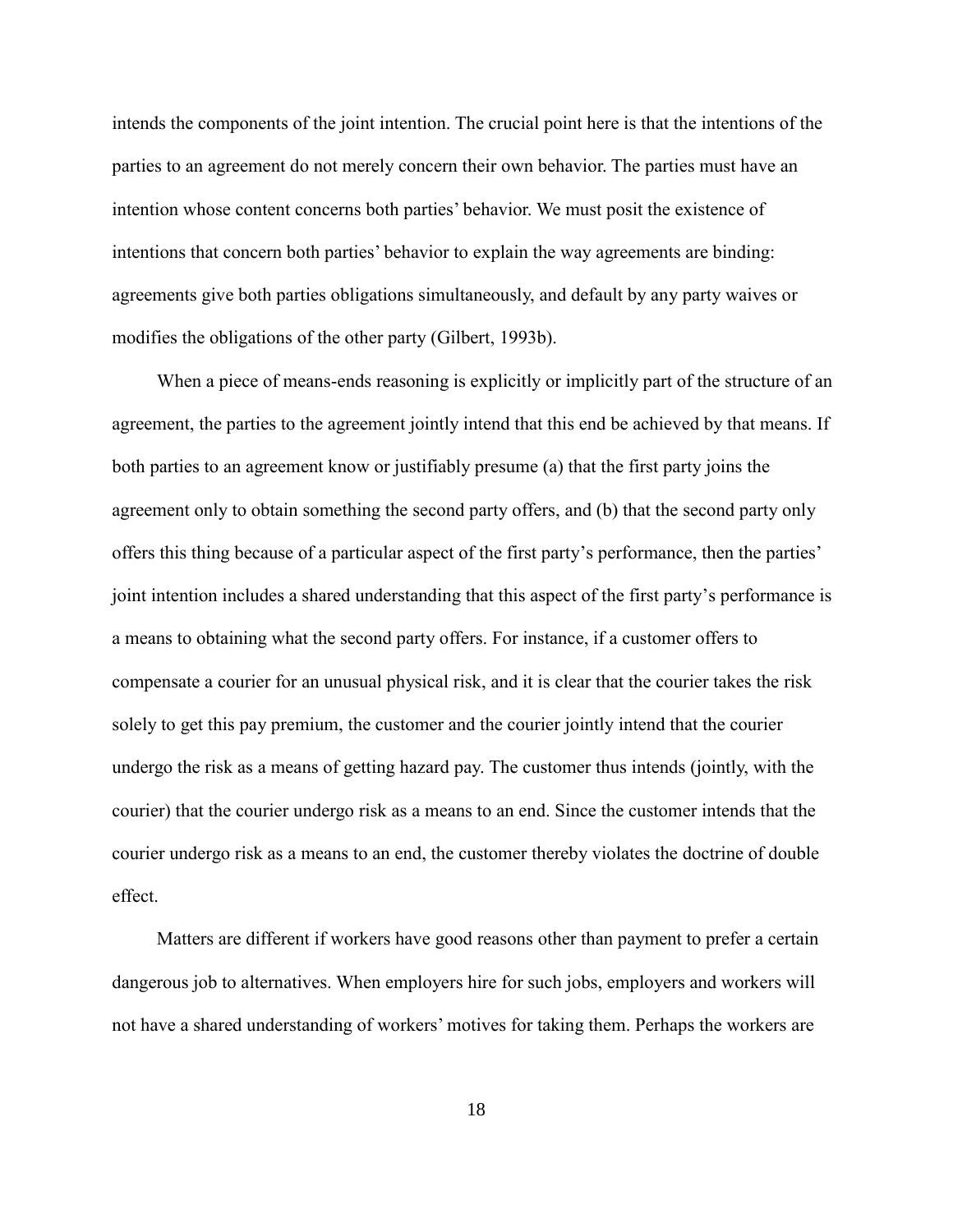motivated by the hazard pay, or perhaps the workers have another motivation. If the workers are motivated by the hazard pay premium, this fact will not be common knowledge between workers and their employer. The employer thus will not know whether the workers intend risk as a means to the end of hazard pay, or whether they instead merely foresee the physical risks of employment. The employer need not inquire whether job candidates in fact have a motive other than hazard pay; they cannot expect a sincere answer to an interview question about applicants' motives for applying. Employers will not intend that workers take risks as means to an end. It thus does not violate the doctrine of double effect for the employer to offer this dangerous job. It is also permissible for employers to offer hazard pay, so long as the wage premium is understood as fair compensation for taking a risk, not as a motive or inducement to do so.

Both arguments support the same conclusion. Though it is not always wrong for employers to pay employees to perform tasks that endanger their health, employers should not regard payment alone or payment plus consent as justifying health risks to employees. Hiring people for dangerous work—work that is dangerous enough to require a hazard related wage premium—is ethical under only two conditions: first, when employers have good reason to believe that workers need hazard pay for some very great good (e.g. their own or their family's survival); second, when workers have reasons other than hazard pay to take a dangerous job instead of other jobs available to them. If an employer knows or should know that hazard pay is workers' only reason for taking a dangerous job over other available jobs, and if the employer has no reason to believe that hazard pay is necessary for a good great enough to justify *intended* risk, it is unethical to offer the job. The employer cannot ethically offer such a job without changing working conditions. Either the employer must make conditions safer—safe enough that a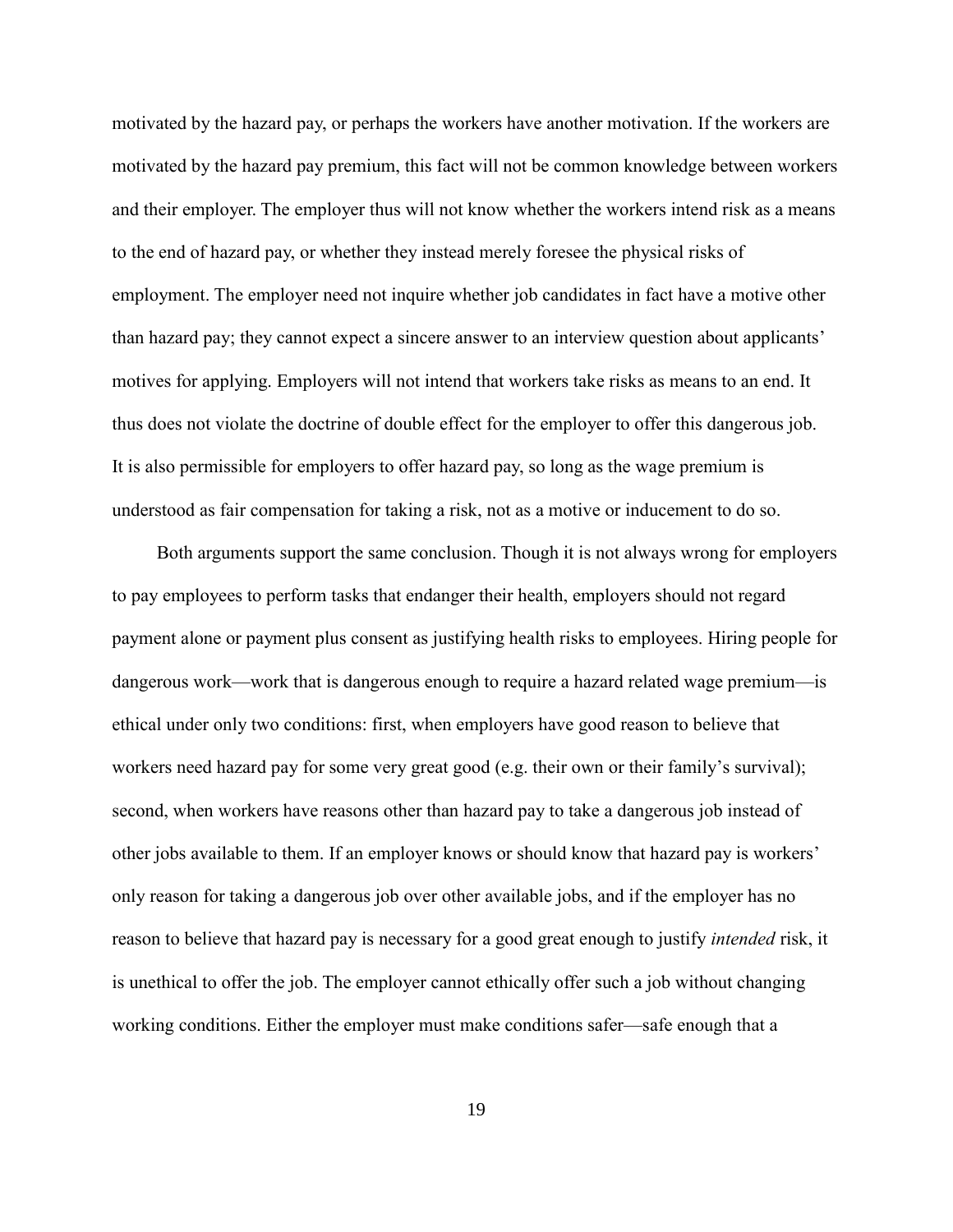reasonable person could choose this job over alternatives without a receiving a wage premium or the employer must change the nature of the work so that it becomes reasonable to prefer the job to other work for reasons other than compensation. If neither change to a dangerous job is feasible, the employer should not hire people to do it.

### 4. VALUING WHAT MONEY CAN BUY

To determine precisely which dangerous jobs with hazard pay are permissible to offer, it is necessary to answer two questions. First, when are employers justified in believing that employees would likely use hazard pay for a very great good—something good enough to justify intending risk as a means to that good? Second, when is it reasonable for workers to choose dangerous work over others jobs for reasons other than hazard pay? This section and the next will address these questions in turn.

Consider first what uses of hazard pay would justify taking risks a means to hazard pay (which would in turn be a means to a further good). Earlier, I argued that people are justified in intending risk as a means to an end only if that end is very good indeed. The Kantian rationales for the doctrine of double effect can provide more specific guidance about what goods are great enough to justify intending risk as a means to an end. The arguments imply that there is an ethically important difference between risks to life and risks to limb. People who have futuredirected projects (including all people who take jobs or offer them) cannot rationally consent to certain death. People can rationally consent to the *risk* of death as a means to an end only if risking death would be a means of preventing death. So if the very fact that someone will undergo a risk of death is a means to one's end, one acts ethically only if one's aim is to prevent death. The ethical analysis of intended risk to limb differs. People who expect to live into the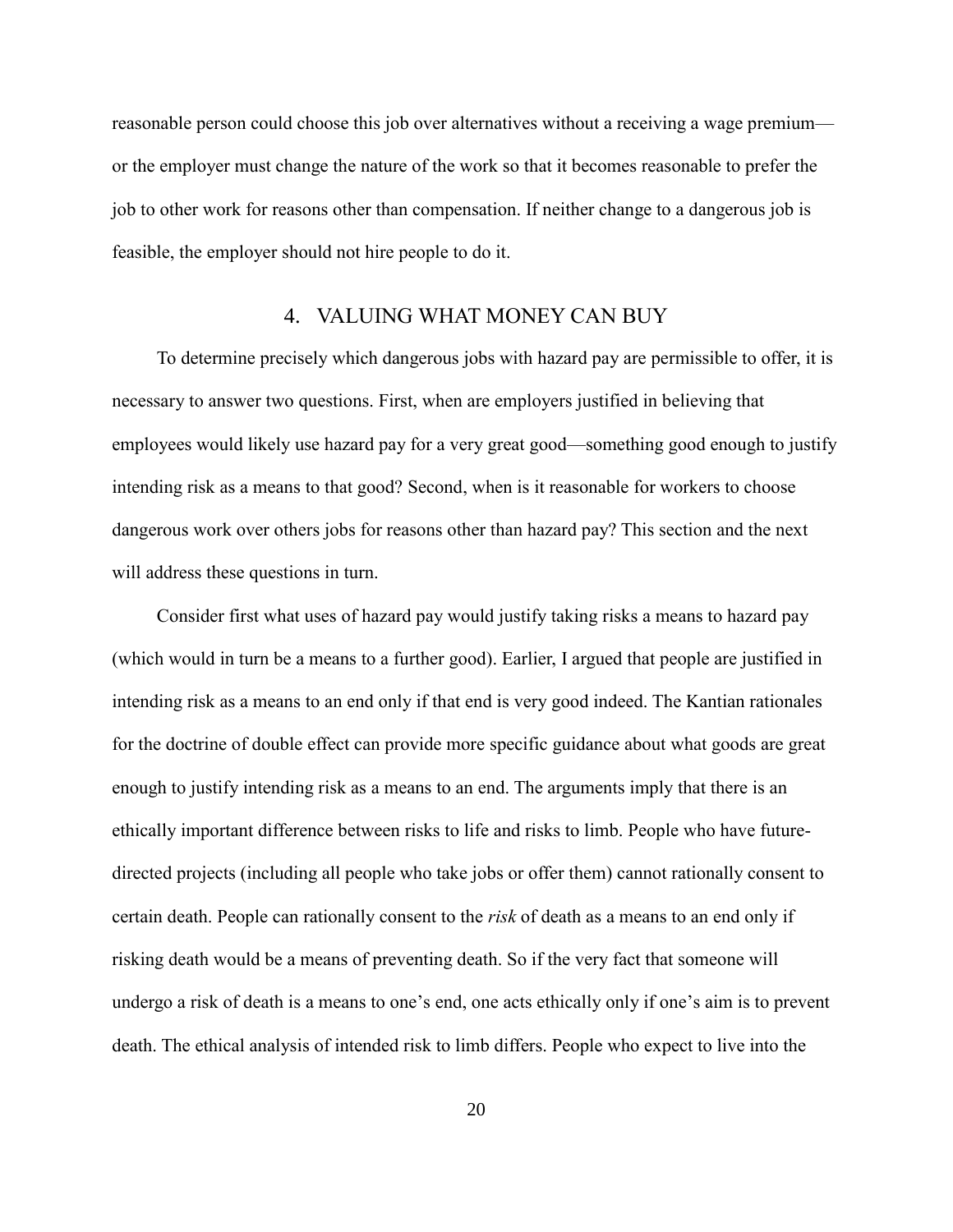future can rationally consent to serious injury or a risk of serious injury only if doing so would enable them to fulfill a duty whose requirements are known and clear. People are not justified in intending risk of injury as a means to the satisfaction of a mere desire or as a means of fulfilling a moral duty that could be fulfilled in a less dangerous way.

These standards imply that if desperate people have no available means of subsistence other than dangerous work (either because there are no other jobs or because other jobs pay less than a subsistence wage), it would not be wrong for these people to take dangerous jobs. If an employer has good reason to believe that many prospective employees face this level of desperation, it would not be wrong for them to offer dangerous jobs.<sup>21</sup> How much danger is ethically permissible depends in part on prospective employees' likely other options. If prospective employees could earn a subsistence wage at jobs that are moderately risky, and if they could earn hazard pay at more dangerous jobs, employers should not offer these more dangerous jobs if hazard pay would be the only possible justification for normally-motivated people to take them. When dangerous work is the only kind of work that can be feasibly made available to certain workers, other constraints on fair employment still apply: employees must give valid consent to risks, pay must be fair, and the employer must take reasonable steps to reduce the risks.

Matters are different if most prospective workers have possible means of support other than dangerous work. The Kantian arguments imply that jobs with potentially fatal risks require a different analysis from jobs that involve risks of non-fatal injuries only. If a job involves risk to workers' lives, and if the employer has no reason to believe that hazard pay is necessary workers' survival or their family's survival, the goods achievable with hazard pay will not justify offering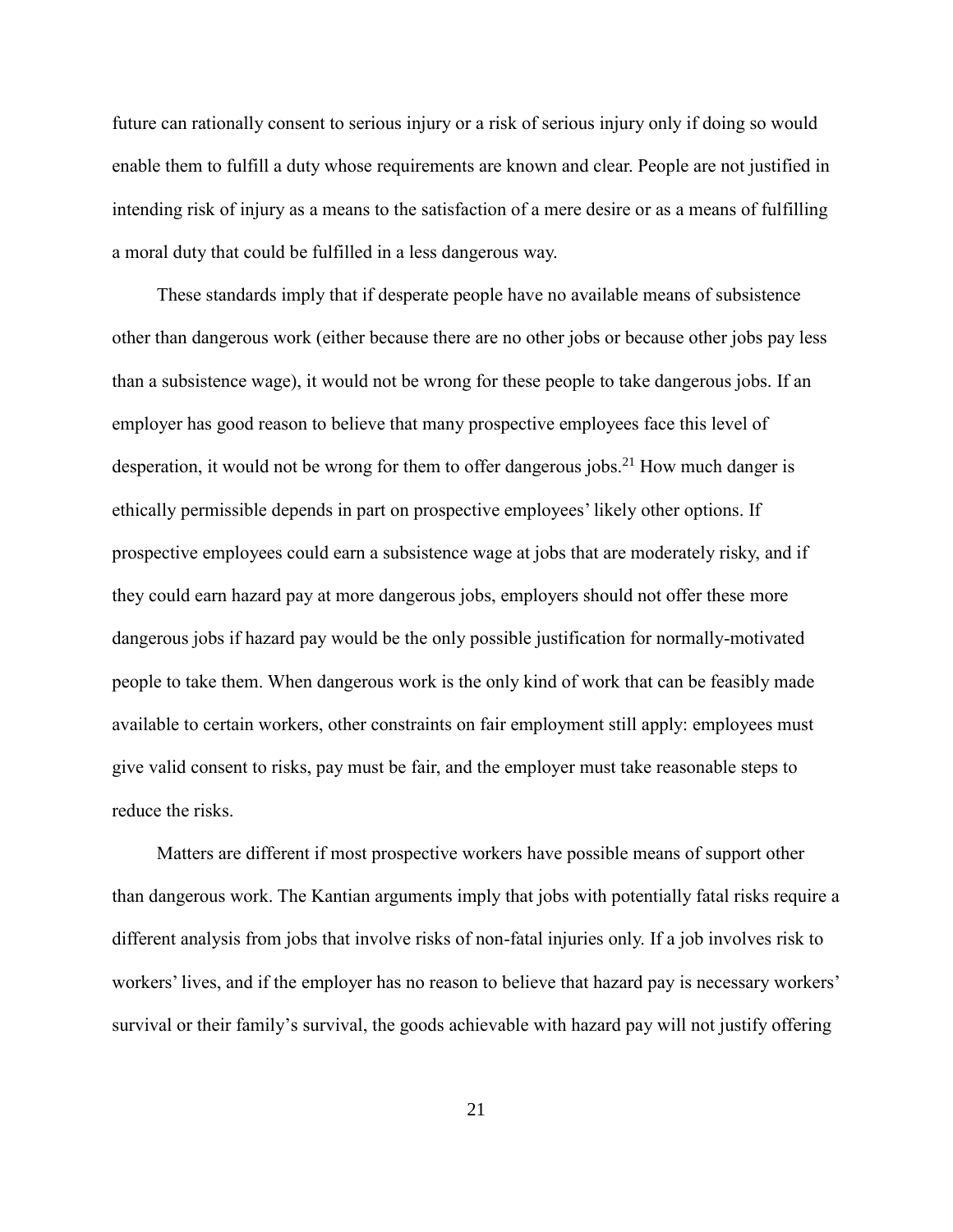that job. It is conceptually possible for employees receiving hazard pay to use all of that hazard pay to donate to a life-saving charitable organization. But employers cannot justify offering a dangerous job with hazard pay by appeal to the theoretical possibility that employees could be die-hard effective altruists who risk their own lives as a means to saving others.

The analysis of jobs involving non-fatal risk is subtly different. Since the Kantian reason to preserve one's health is to prepare to fulfill future duties, duties that are clear and presently known can override one's moral interest in maintaining one's health. For example, parents have a duty to try to keep their children healthy. Parents could be justified in taking a job with risks of non-fatal injury, intending to take these risks as a means to obtaining hazard pay they will use to pay for their children's health care. That said, if a moral duty allows discretion in its interpretation—if it is an "imperfect" duty, in Kantian language—and if one can fulfill the duty without risking one's health, the duty does not justify intending risk as a means to an end. For example, parents have a general duty to promote their children's education, but there is flexibility about how this duty may be fulfilled. Parents are not required to risk their own health to put their children in the best possible schools or to pay for their children's college education. So the fact that many employees may want to use hazard pay to improve their children's education does not justify employers in offering dangerous jobs with hazard pay.

In a developed economy with robust social welfare programs, the goods employees could achieve by spending hazard pay generally will not justify using hazard pay to induce workers to take risks. If there is a weaker social safety net, one that protects most people from dying of starvation or lack of medicine but leaves many people with unmet true needs (e.g. insufficient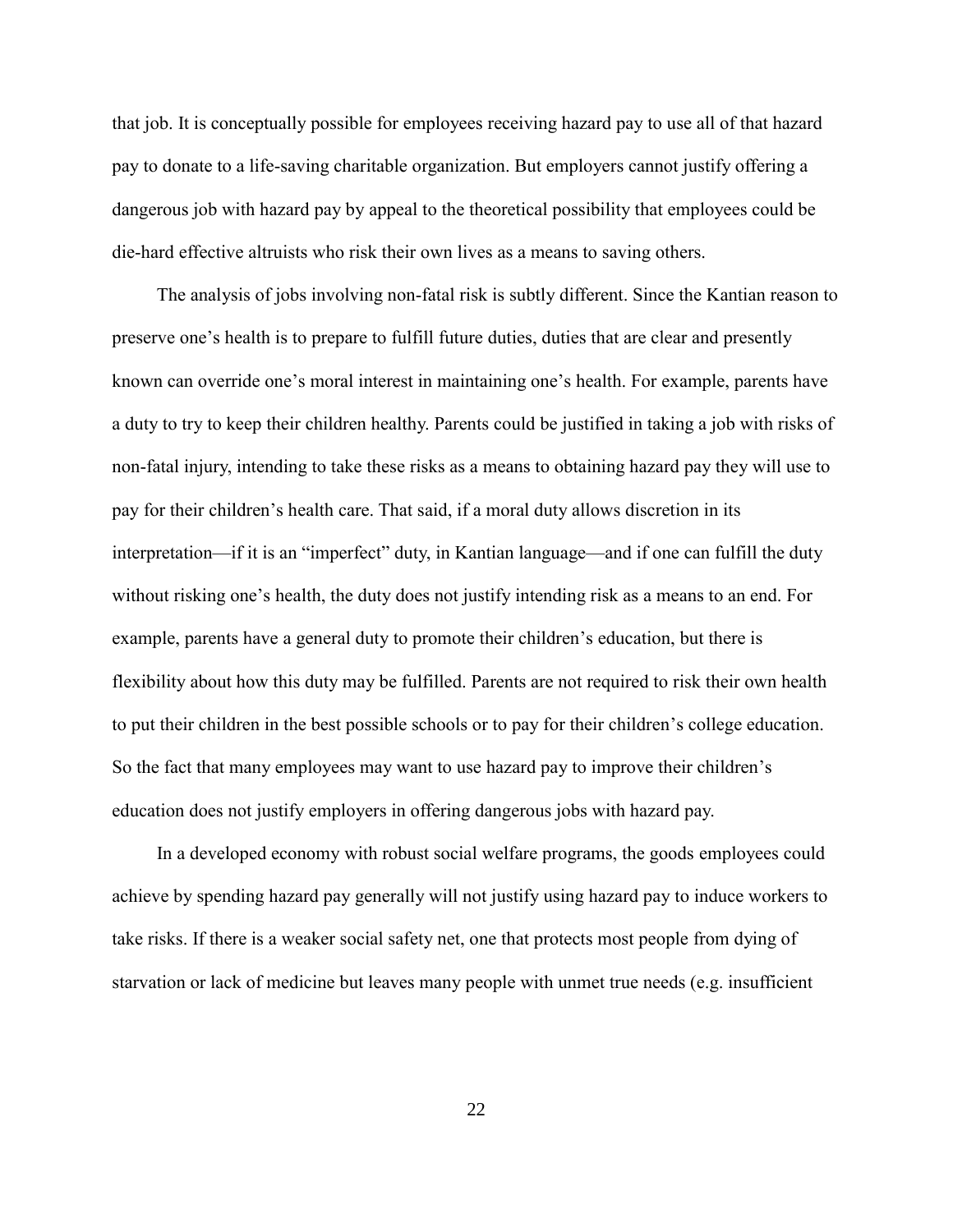treatment or accommodation for disabilities), employers may be justified in offering hazard pay as an inducement to take non-fatal risks, but not as an inducement to risk death.

# 5. VALUING WORK

Even if the goods achievable through hazard pay do not justify offering dangerous jobs with hazard pay, hazard pay could be justified in another way. It could be a condition of fair compensation for a job workers have other reasons to choose. Consider, then, what reasonable motivations other than a wage premium someone might have for preferring a dangerous job to safer alternatives. First, one might reasonably value the work itself and find it more valuable than other available forms of work. Generally speaking, the activities it is reasonable to value for their own sakes are activities that display some sort of skill, art, virtue, or excellence. (Partly for this reason, many accounts of meaningful work maintain that development and expression of one's abilities is a central component of meaningful work. See, e.g., Beadle & Knight, 2012; Bowie, 1998). For example, athletes can reasonably value playing a sport for its own sake. Professional athletes in dangerous sports, such as American football, could reasonably value the opportunity to be full-time athletes instead of pursuing other work.<sup>22</sup> Likewise, climbers in the tree-care business could reasonably value having a skilled job rather than an unskilled job or a job involving skills they value less. This justification for valuing risky work obviously does not apply to jobs that are unskilled and tedious. It also does not justify employers or employees in declining safety measures that are expensive but do not interfere with the expression of skill. This appears to be the case in the tree care industry; the most skilled climbers work as regular employees, not as contract climbers (doing more dangerous climbs without expensive safety measures in exchange for a wage premium). As another example, suppose that mining machine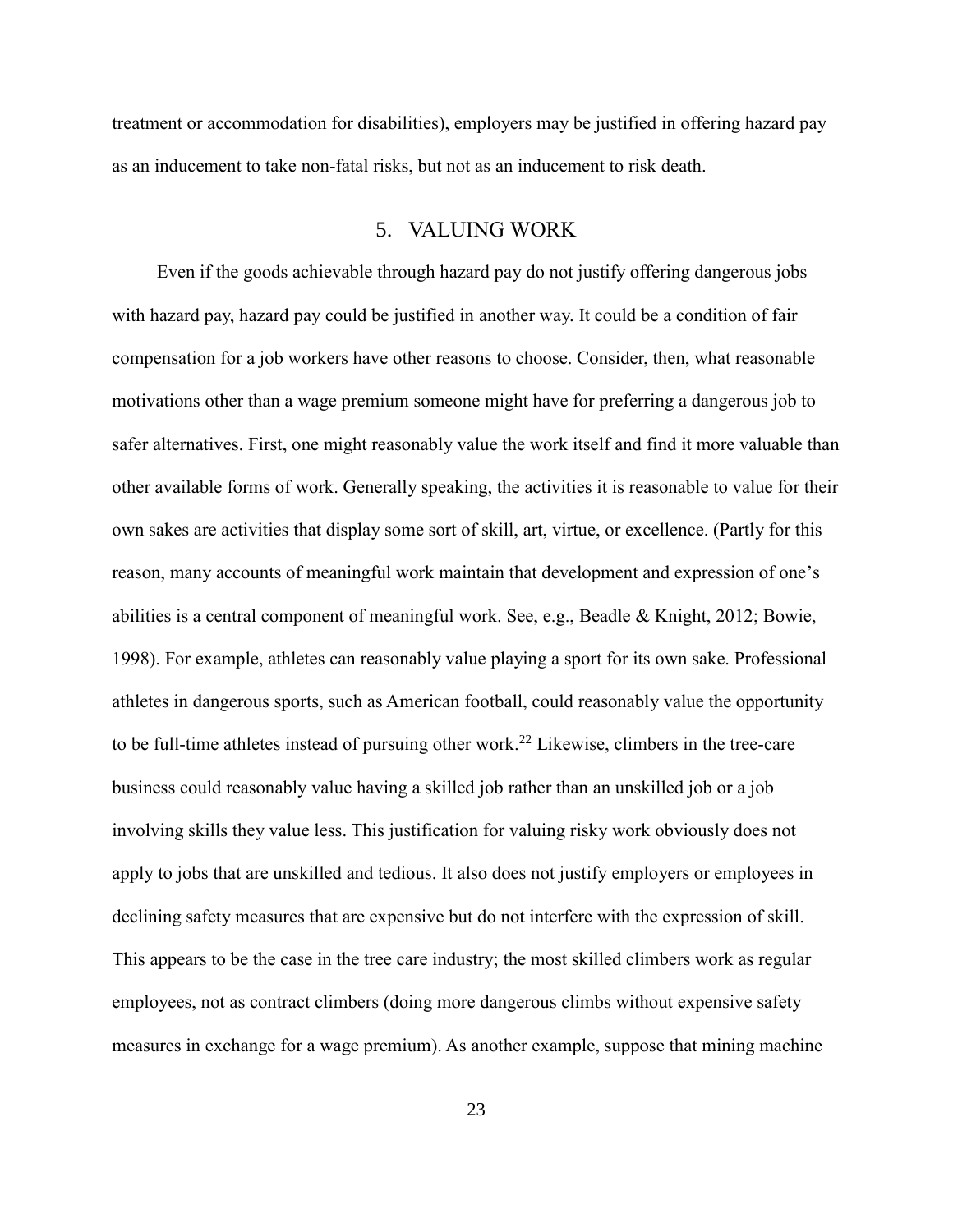operators would do the same tasks in the same way whether or not the mine has certain safety features. If these miners face a choice between higher-paying jobs in mines that lack these safety features and lower-paying jobs in mines that have these features, skill expression cannot be their reason for taking the more dangerous jobs.

A second possible good reason for choosing to engage in risky work is that the goods or services one produces contribute to other people's lives in distinctively valuable ways. Most jobs involve contributing to other people's lives in some way or other. For an interest in contributing to others' lives to justify choosing to engage in risky work rather than some other, safer occupation, one must have reason to regard the risky work as making a distinctively valuable contribution. There are broadly two ways in which one could regard work as making a distinctively valuable contribution. First, one could judge the work socially necessary, that is, one could judge that it provides something either to individuals or to society as a whole that people cannot do without. If work is socially necessary, one can reasonably choose it because it is socially necessary. One can reasonably choose this work because of its social value even if other, equally necessary jobs are available. For example, someone who could pursue a job either as a fire fighter or as a school teacher could reasonably choose to work as a fire fighter, even though a less dangerous and equally necessary profession is available. Since every society needs food, one could reasonably choose to work in agriculture (an occupation that involves physical risks), even if safer employment is available.

Second, even if work does not meet a true need, either for individual customers, for other beneficiaries, or for society as a whole, one could judge that the job helps people to fulfill wants that are especially important. People could have different reasonable views about what wants are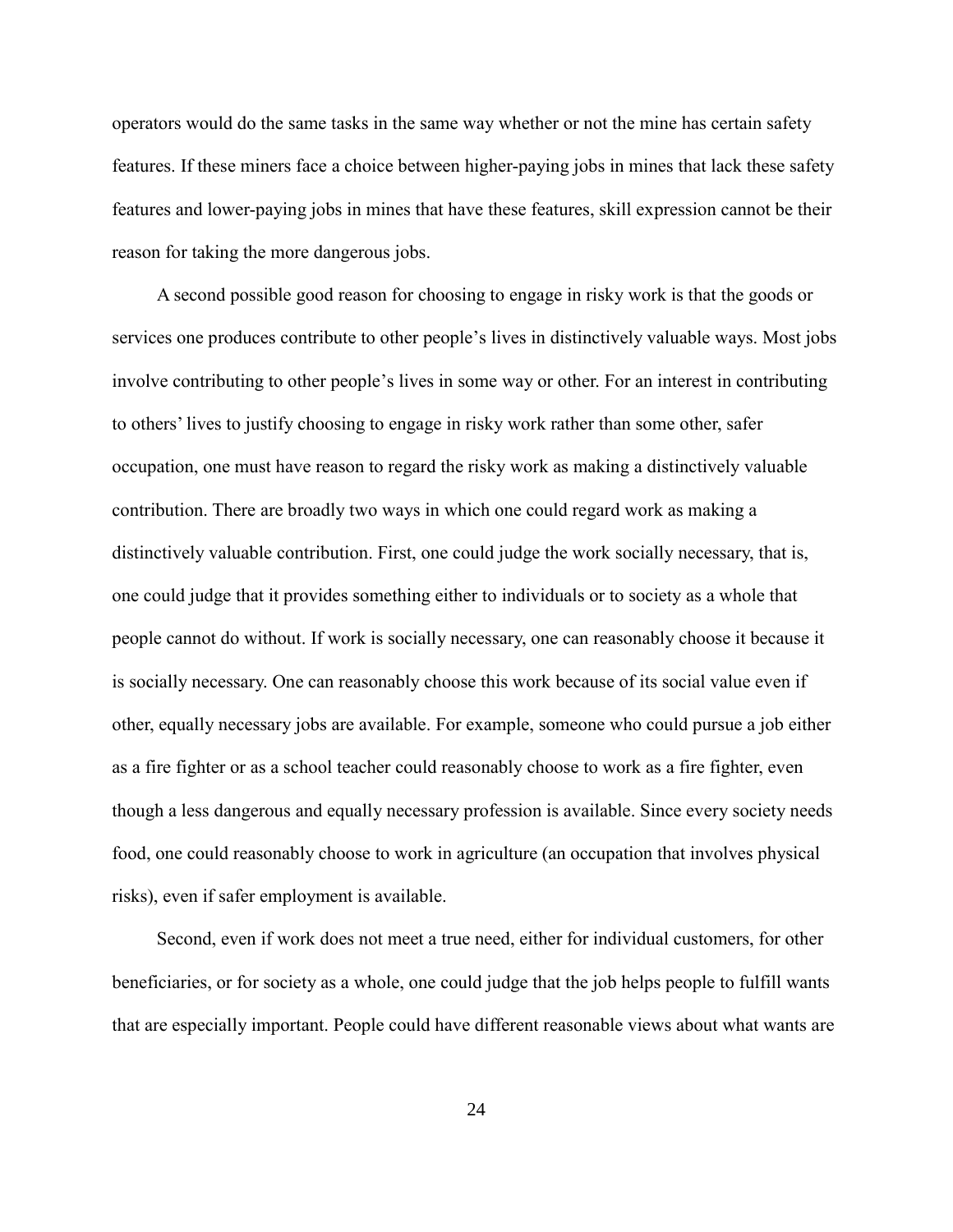especially important to help people satisfy. For example, some people might reasonably value the thrill of skydiving, want to help others experience it, and take a job as a skydiving instructor, even though there are risks involved and safer jobs are available. That said, there are many preferences it would be unreasonable to judge *especially* important to satisfy.<sup>23</sup> For example, it would be unreasonable to judge consumers' desire for status symbols to be a substantially more important desire to satisfy than other needs and desires consumers have. More generally, it is unreasonable to judge mere preferences more important to satisfy than true needs. Thus, in a society with substantial wealth inequality, it is unreasonable to judge the mere preferences of the rich more important to satisfy than the true needs of the less well-off. If the rich can pay more for the satisfaction of whims than the poor can pay for the satisfaction of needs, one could of course value being paid more. But it would be unreasonable to think the desires of the rich more worthy objects of one's altruism.

So there are good reasons for people to take hazardous jobs other than hazard pay. Nonetheless, there are some hazardous jobs one cannot reasonably take for the sake of anything other than payment. These include jobs that consist entirely of tedious, low-skill activities and that do not help to meet essential individual or social needs or especially important wants (except for the workers' need for wages). Also included are skilled jobs that do not help to meet essential needs or especially important wants when safer jobs requiring comparable skills are available. If there is no reasonable motive other than a wage premium for a worker to take a dangerous job instead of a safer job, there will normally be a shared understanding between employer and employee that the worker is taking a physical risk as a means to higher pay.<sup>24</sup> Risk to the worker is not merely a foreseeable consequence of the worker's labor; risk is itself a means to the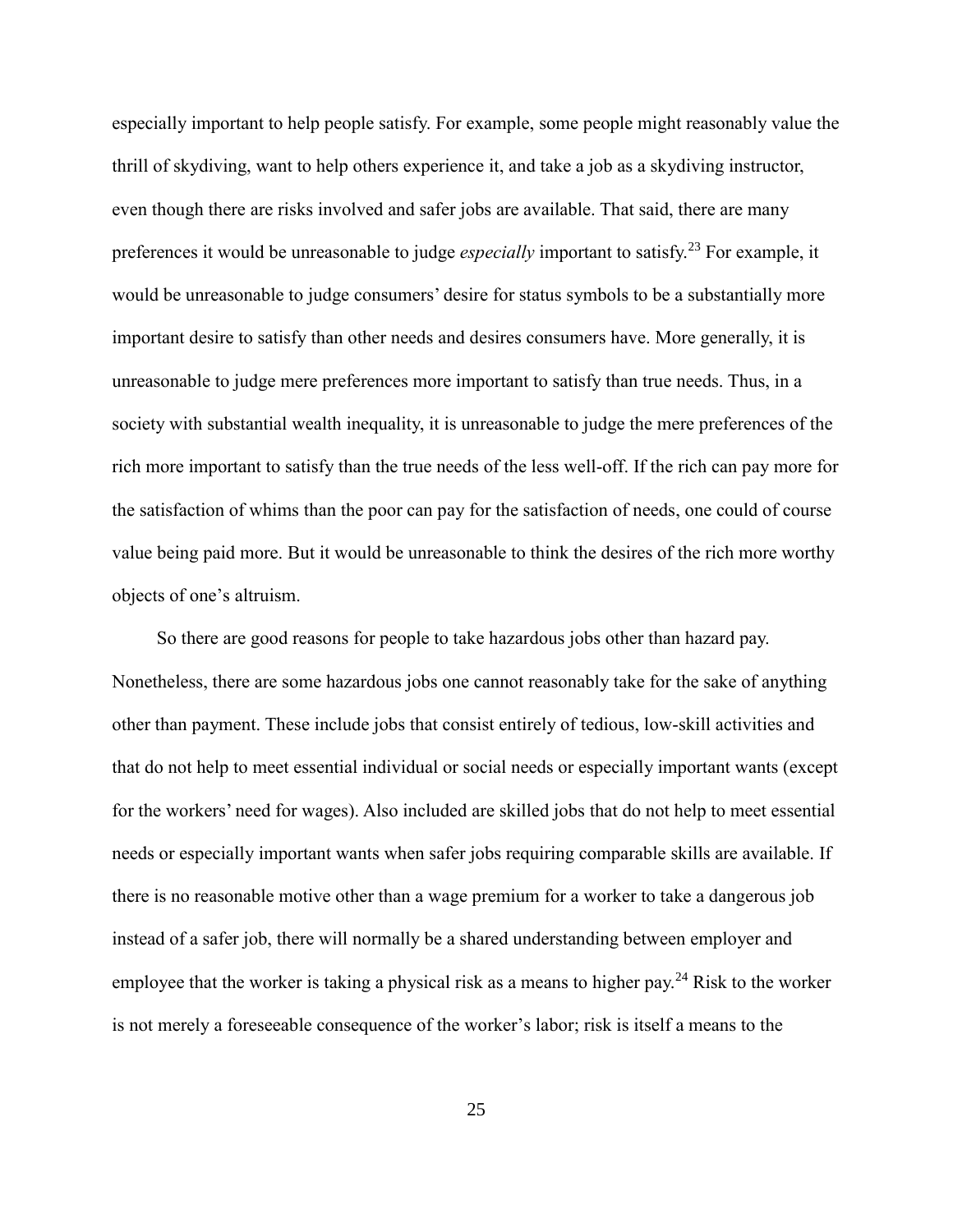hazard-related wage premium. Since neither employees nor employers should normally intend for employees to take risks as means to the end of higher pay (unless it is a means to a great good, as described in section four), employers should not offer jobs that employees could reasonably take only for the sake of higher pay. If an employer needs low-skill workers to produce a product that only satisfies an ordinary want—not a true human need or a want that could reasonably be regarded as especially important—the employer should ensure that the job is safe enough that no wage premium is needed to recruit workers. If the job cannot be made safe enough to require no wage premium, managers should not attempt to hire for it. The same goes for hazardous skilled jobs when comparably skilled, safer jobs are available in the same labor market.

For parallel reasons, employers should limit risks to workers in jobs that involve either the production of socially important goods or forms of skill expression not available in other jobs. Sometimes, there is more than one way of doing a job, one of which is both more dangerous and less costly.<sup>25</sup> Compared with the expense of taking safety measures, it is cheaper to pay workers more as an inducement to perform the work in the more dangerous way. Unless employees have some reason other than pay to prefer the more dangerous method, if they agree to the more dangerous method in exchange for higher pay, they take a risk as a means to the wage premium. Consider contract climbers again. People could reasonably choose to work as climbers in the tree care industry instead of some other, safer form of work for reasons other than pay. Professional tree climbing is skilled work. But there is no reason other than higher pay to prefer very dangerous contract climbing assignments to less dangerous climbing jobs in which proper safety measures have been taken. An ethical tree care company does not attempt to cut costs by hiring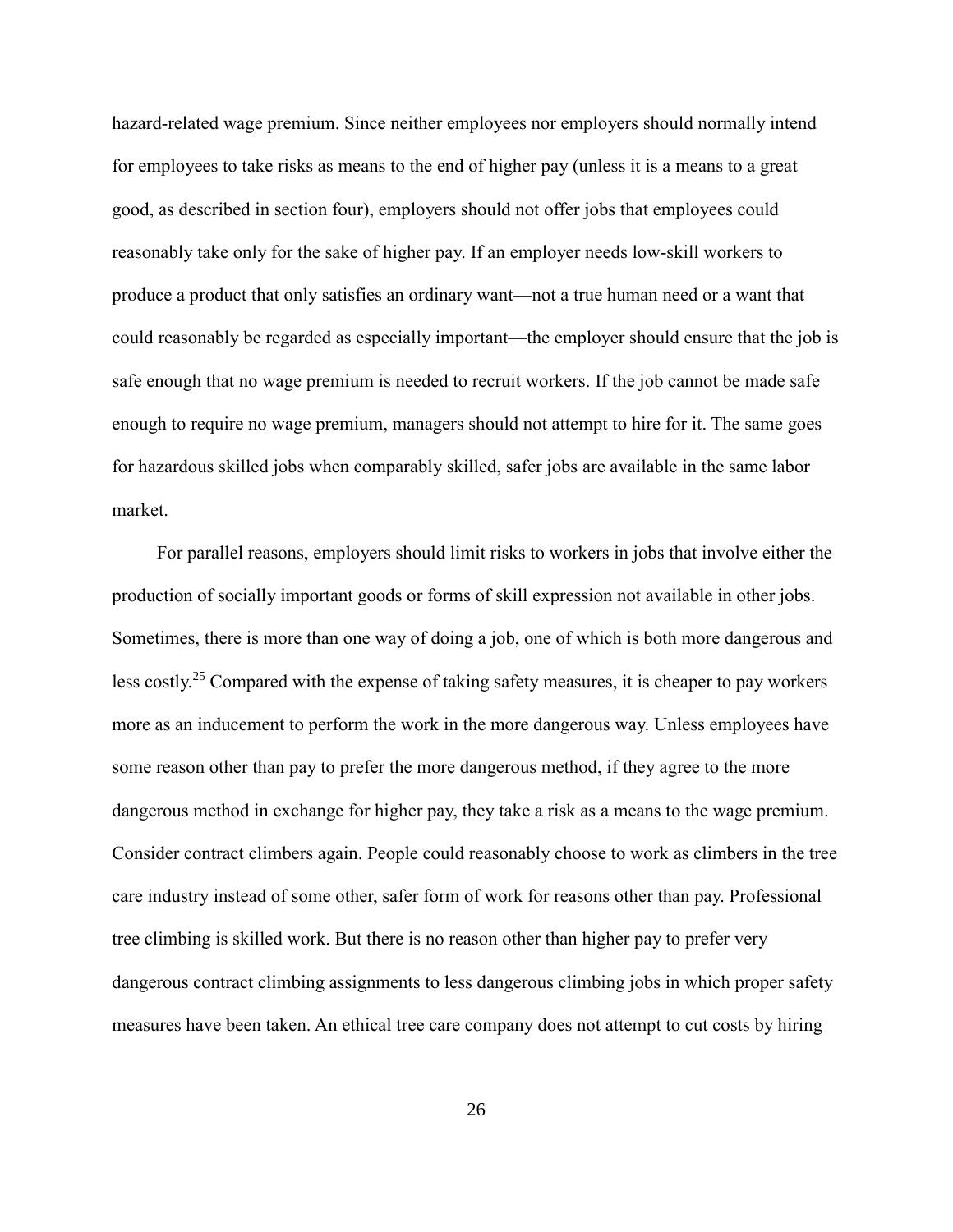contract climbers at a wage premium to get jobs done more cheaply and more dangerously. The ethical thing to do is to pay for the safety measures necessary to make a wage premium unnecessary.

What is true in the tree care industry is also true in the mines, on fishing boats, and on the factory floor. Employers cannot justify omitting expensive safety measures by paying employees a higher wage. This does not mean that employers must make every job perfectly safe; that is not possible. It means that if a job has an elevated risk level compared with other jobs prospective employees could take—including jobs performing similar tasks—employers may not rely on a wage premium to recruit workers. Either they must find ways to reduce the risk level, or they must make the work itself better (e.g. by making it more skilled) so that workers have a good reason other than pay to take the more dangerous work. Only then will the elevated risk of the job be merely a foreseen consequence of the job and not a means to the end of higher pay.

## 6. IMPLICATIONS

This argument supports two ethical constraints on the conduct of business that have not been acknowledged in the existing business ethics literature. The first is that the permissibility of hiring people to do dangerous work depends in part on the content and social function of the job. It is typically unethical to offer a dangerous job that workers could not reasonably choose over other, safer available jobs for reasons other than pay. Pay is the only good reason to take a job that satisfies ordinary consumer preferences (not true individual or collective needs or especially important wants) and that does not express workers' skills better than other available jobs. If jobs fitting this description are dangerous, they should be made safe or not offered. The only exception arises in economic circumstances in which many prospective workers cannot meet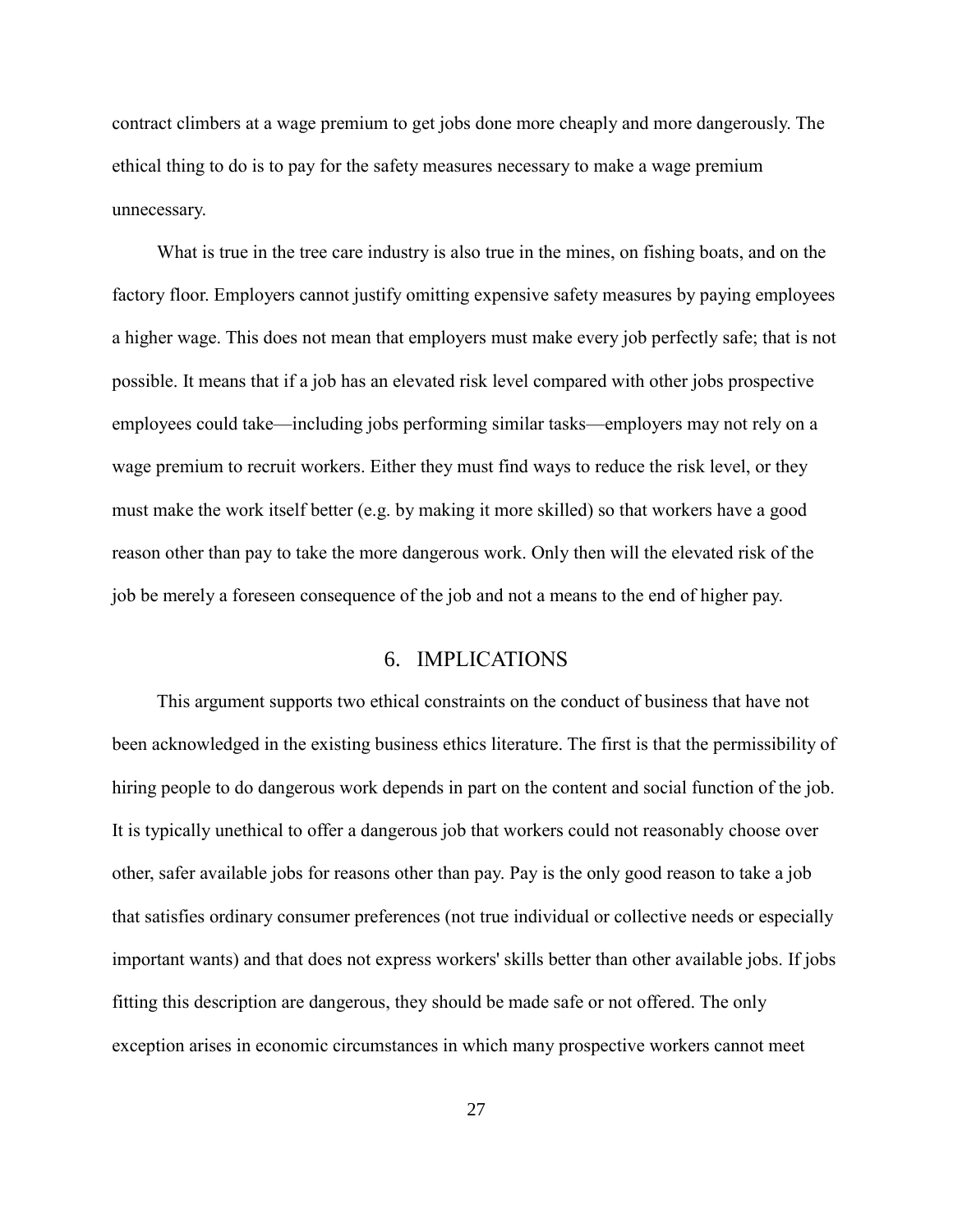their or their family's basic needs without hazard pay. Where the risks of a job are potentially fatal, this exception is limited to economic circumstances in which people need hazard pay to survive.

As a hypothetical example, suppose that a certain gemstone is prized only for its prestigeenhancing value: people want it only because it improves their social status. The market for the gem is grounded in vanity. Suppose that the people who are qualified to take a certain job in this gemstone mine are also qualified to work in other, safer jobs in the area, and that these safer jobs require similar skills. Suppose that these workers could meet their basic needs and their families' basic needs in these lower-paying, safer jobs. Suppose finally that the managers of the gemstone mine cannot institute safety features that would make it possible to recruit workers without either paying a hazard-related wage premium or deceiving workers about the extent of the dangers. Then workers who take the mining jobs would be taking risks as means to higher pay. Under these circumstances, the gemstone mine cannot ethically hire. It must leave the jobs unfilled until there is a way of making the work safer. The mining company may thus be ethically required to leave valuable gemstones in the ground.

Though safety considerations may require businesses to refrain from mining (literal or metaphorical) gemstones, worker safety does not require socially essential but inherently dangerous industries such as logging, fishing, agriculture, and transportation to shut down. A second, less demanding requirement applies to these industries, and to all businesses that hire people to do physically risky work. This requirement is more precise than the common observation that employers have moral responsibilities with respect to workplace safety. If there is more than one way to complete a task, and some ways are more dangerous, employers cannot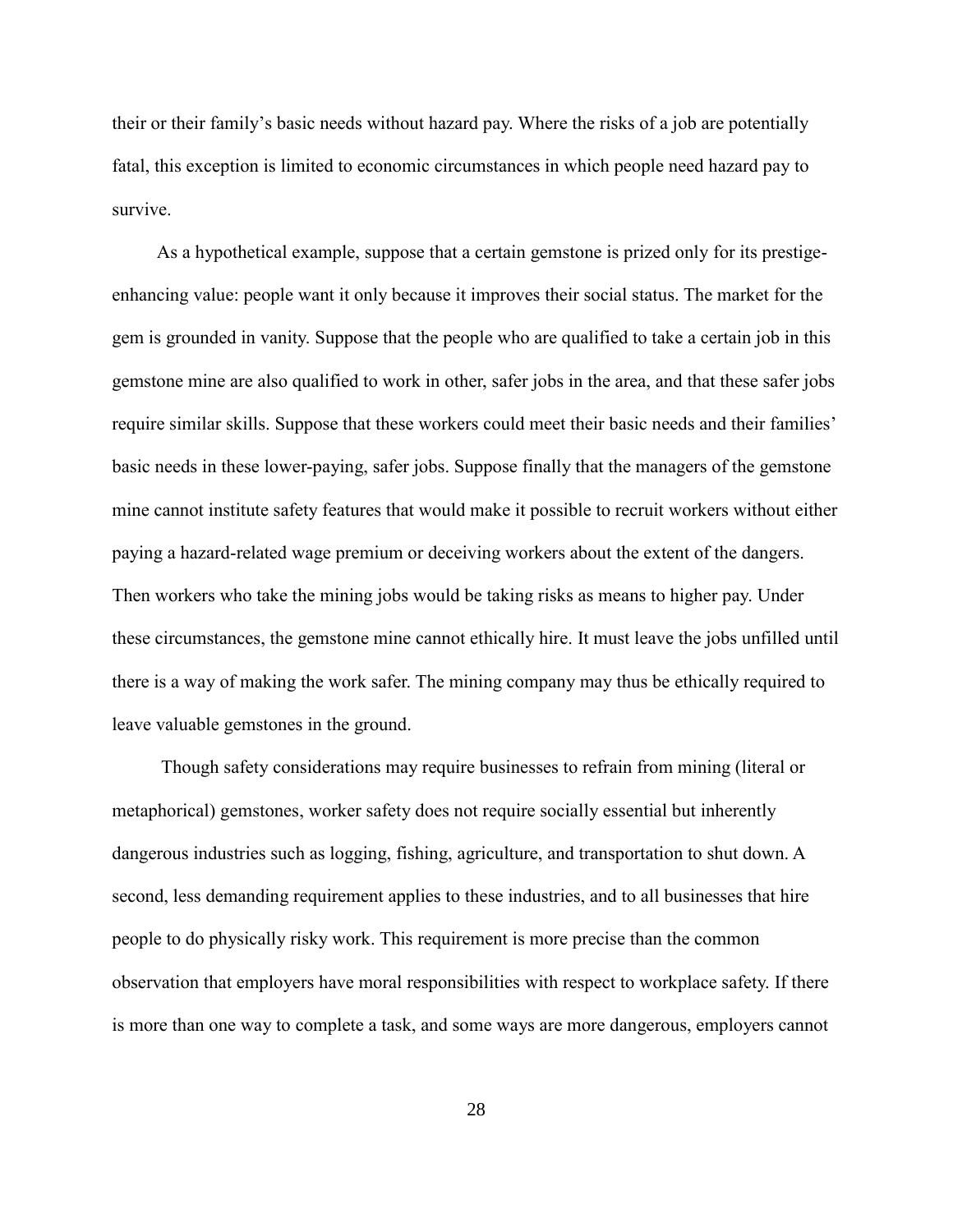justify omitting an expensive safety measure by paying workers more. Employers may take the cost of a workplace safety measure into account in only three circumstances: first, if workers need hazard pay to meet basic needs (survival needs, if the risks of the job are potentially fatal); second, if the safety benefit of a safety measure is small enough that workers would be indifferent to its absence (and hazard pay would thus be unnecessary); third, if the cost of the safety measure is so great that a socially necessary industry could not remain economically viable after adopting it.<sup>26</sup>

This proposal is by no means a radical standard in the American context. The Occupational Safety and Health Act uses a "feasibility" standard that demands more rigorous workplace safety standards than an economic cost-benefit analysis would require (Keating, 2003). My argument implies that there are independent ethical grounds to do what the law in the United States and many other developed countries requires.<sup>27</sup> As an example of what both ethics and American law require, consider the standards of safety in the cotton industry.<sup>28</sup> Prolonged exposure to cotton dust can cause byssinosis, known as "brown lung disease" in its late stages. The disease has emphysema-like symptoms and can put stresses on the heart that lead to an early death. It is not possible to conduct industrial cotton weaving without exposing workers to some amount of cotton dust. The safety standard I advocate does not require cotton producers to cease their operations, since clothing (arguably including cotton clothing, given its prevalence) is a socially necessary good. A range of measures to reduce workers' cotton dust exposure are technologically available and economically feasible in the sense that the industry could adopt them without going out of business. Some of these measures are more effective and more costly. My argument implies that cotton producers cannot justify omitting the more expensive of the feasible methods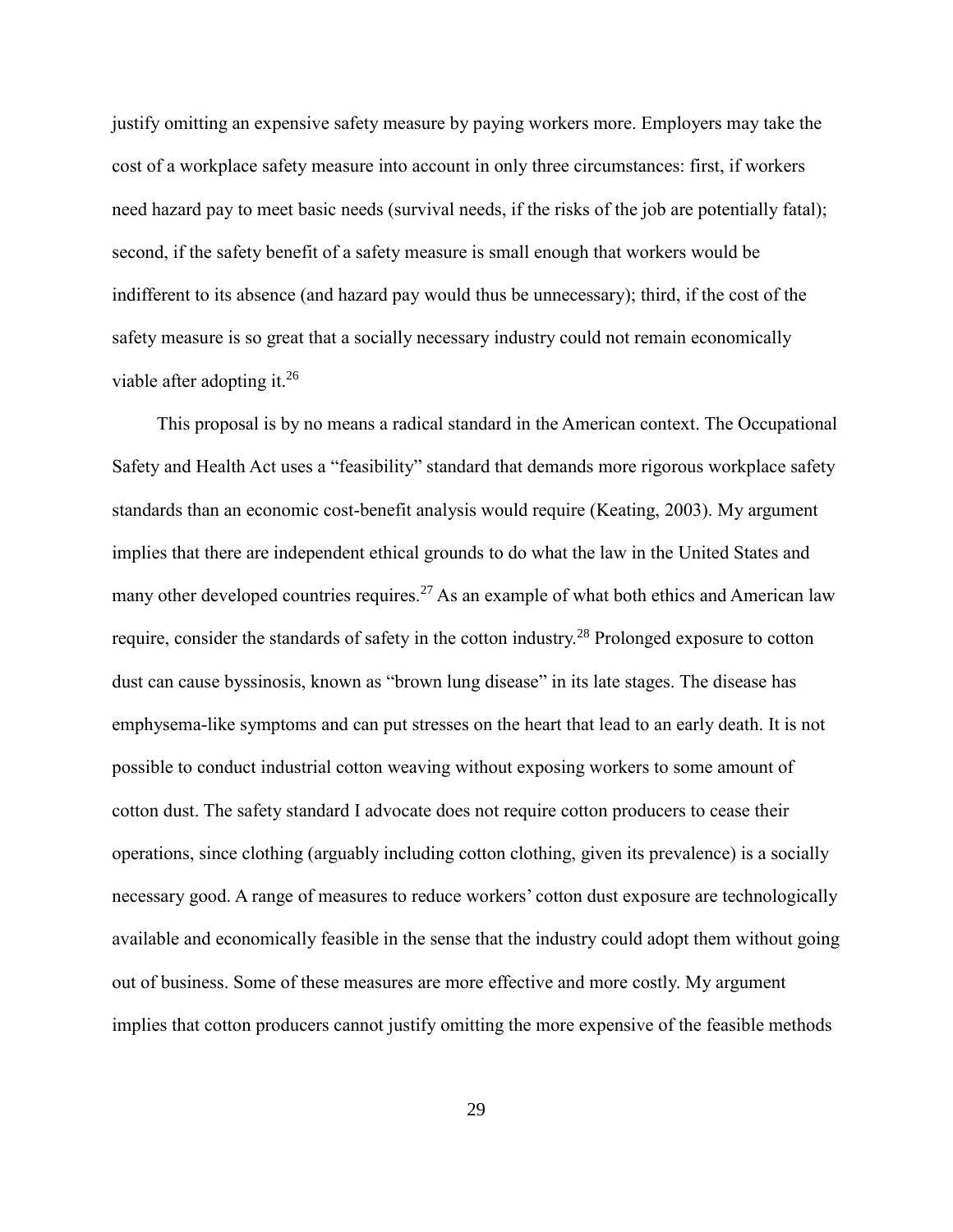by paying workers more. This ethical conclusion aligns with the regulatory decision to require cotton producers to meet a higher safety standard than the standard producers deemed "costeffective."

My argument has more demanding implications in low- and middle-income countries with weak or no workplace safety laws. To take just one example, asbestos continues to be used in construction in many developing countries (WHO, 2014). The measures needed to protect construction workers from asbestos exposure, and the associated lung cancer risk, are expensive. Many construction companies in developing countries judge it cost-effective to omit these safety measures, sometimes choosing to accept fines rather than pay for good safety practices (Kazan-Allen, 2005). It is likely that in many labor markets, workers who are fully informed about the risk of asbestos exposure would demand a higher wage in jobs lacking these asbestos safety measures, and that these workers could feed their families without the wage premium. If that is the case, construction companies doing socially necessary projects ethically must take the expensive asbestos safety measures if there is any way to proceed with the construction with safety measures in place. Construction companies engaged in luxury construction ethically must take these safety measures or shut down. Safety measures are morally required even if they are not legally required and even if a company would save money by omitting the safety measures and paying workers more. Paying workers to accept a lower standard of safety would be using them merely as a means.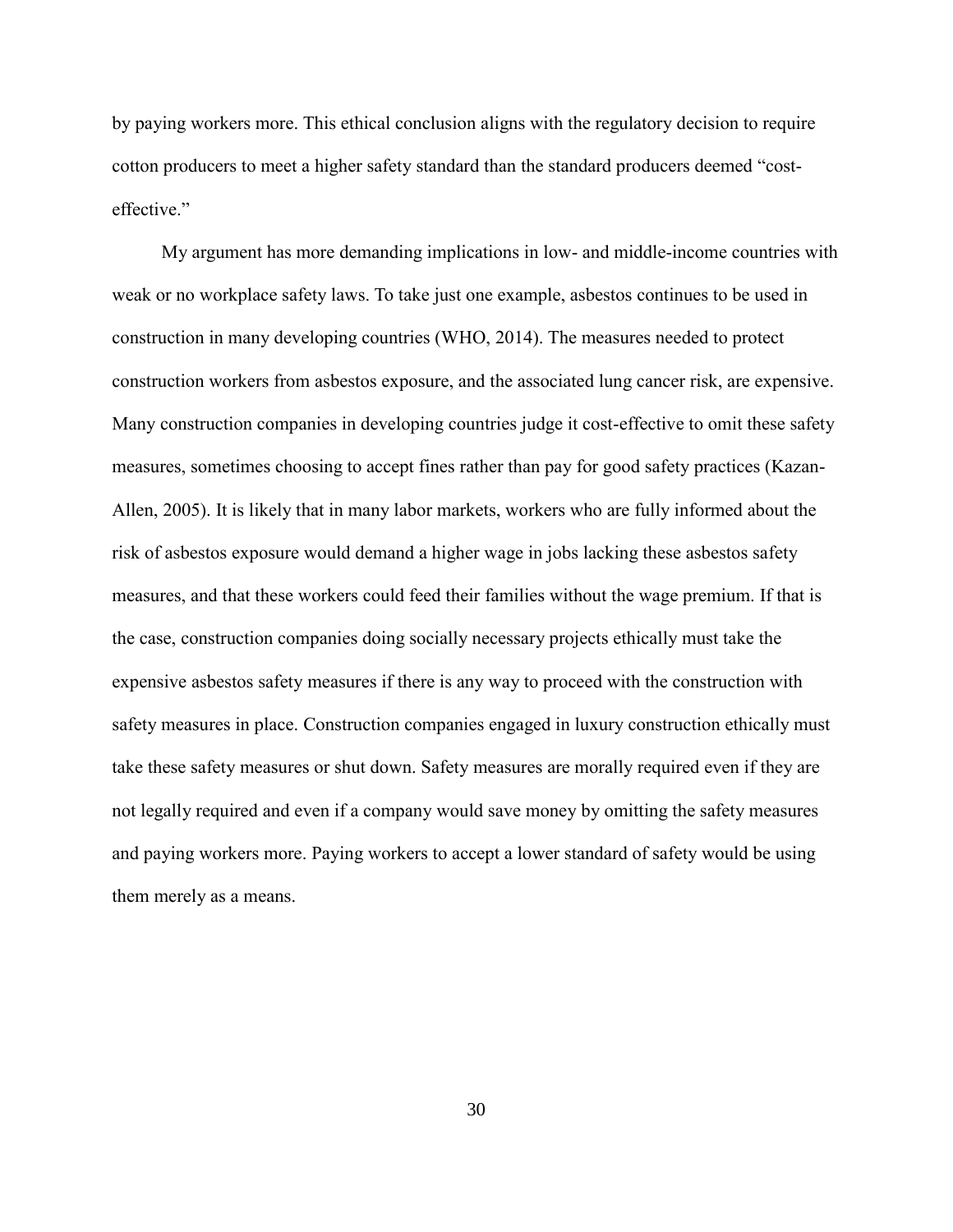#### ACKNOWLEDGMENTS

This piece was inspired by conversations with Alan Wertheimer, who was my mentor at the Department of Bioethics at the National Institutes of Health. I remember him fondly and am grateful to him for his advice, which included feedback on my initial analysis of this question. I am grateful to Alan Strudler, my mentor at Wharton, who has tirelessly read and commented on many drafts of this article. I also owe thanks to Denis Arnold and two anonymous reviewers at this journal for their generous feedback and to Brian Berkey, Nico Cornell, David Zaring, Philip Nichols, the Wharton LGST faculty and junior faculty workshops, and audiences at the University of Pennsylvania's Department of Medical Ethics and Healthy Policy, Carnegie Mellon University, and the Society for Business Ethics Annual Meeting for their helpful comments.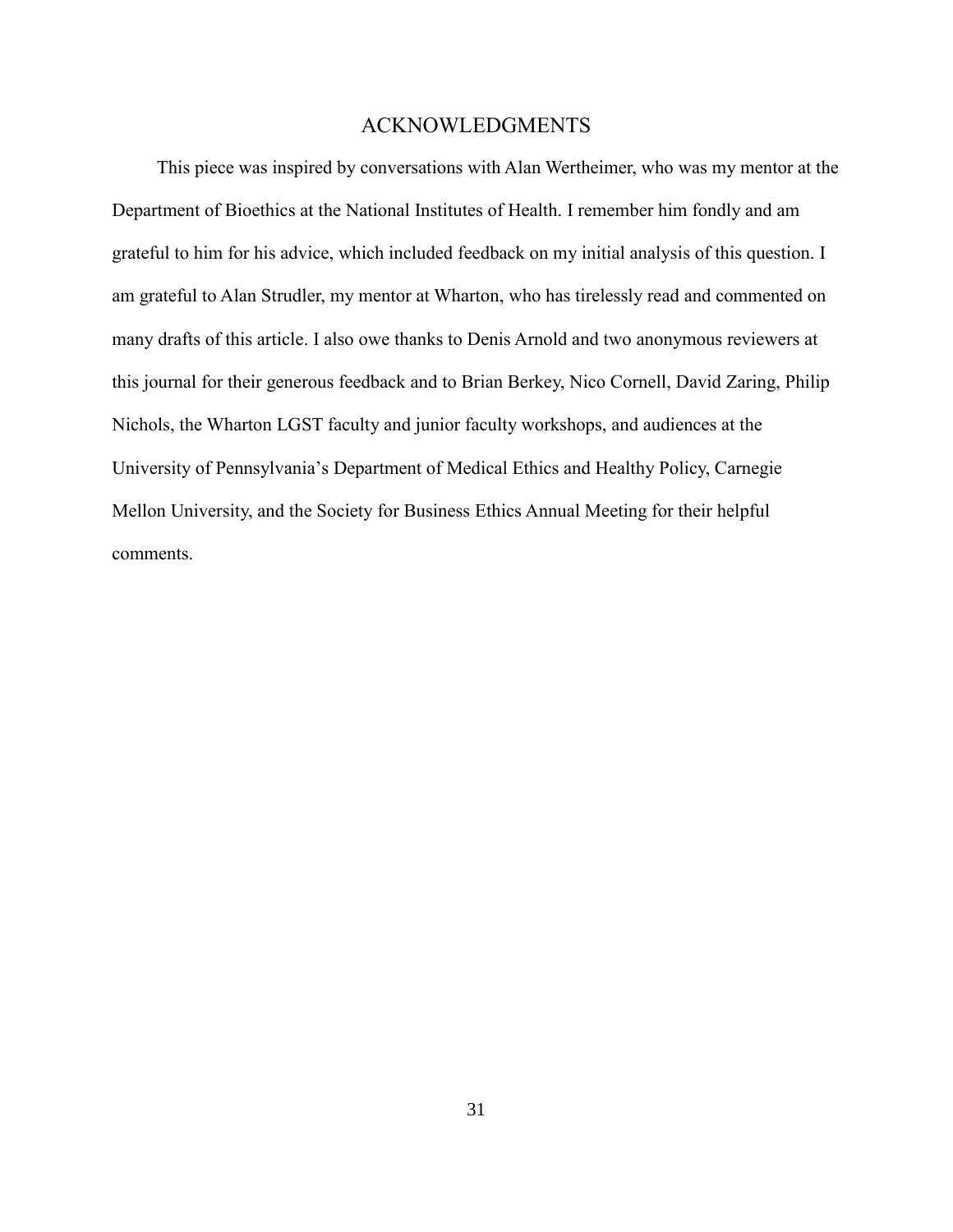## **NOTES**

<sup>1</sup> Not all employers disclose risks (Shrader-Frechette, 2002).

- $2$  This claim is concerned exclusively with the moral question what jobs employers should offer and what job offers they should refrain from making. I will not address the regulatory question whether the employment offers I identify as wrongful should be illegal.
- $3$  This claim is inspired by a position widely asserted in bioethics about paying human research subjects for their participation in net-risk research. This position holds that informed consent, fair pay, and risk minimization are not jointly sufficient to justify exposing human subjects to health risks; there must also be either a prospect of social benefit from research or a prospect of direct medical benefit to subjects (Emanuel, Wendler, & Grady, 2000: 2705; CIOMS, 2016: 9; Wendler & Rid, 2017). Wertheimer (2013; 2015) criticizes the asserted social value requirement, partly on the grounds that it differs from accepted practice in industrial employment. I agree with Wertheimer that the ethical principles about paying people to take health risks should be the same in medical research and in business, but I argue that the proper standard in business is higher than generally appreciated. For defenses of the social value requirement in medical research, see Wendler and Rid (2017).
- <sup>4</sup> Interview with certified arborist Dan O'Donnell, December 11, 2017. Tree care companies do not assign their regularly employed climbers to these tasks both because the employees are unwilling to attempt these tasks and because the companies are reluctant to expose their (highly skilled) employees to the risk. Contract climbers receive a wage premium partly because of the elevated risk and partly because contract work does not come with benefits.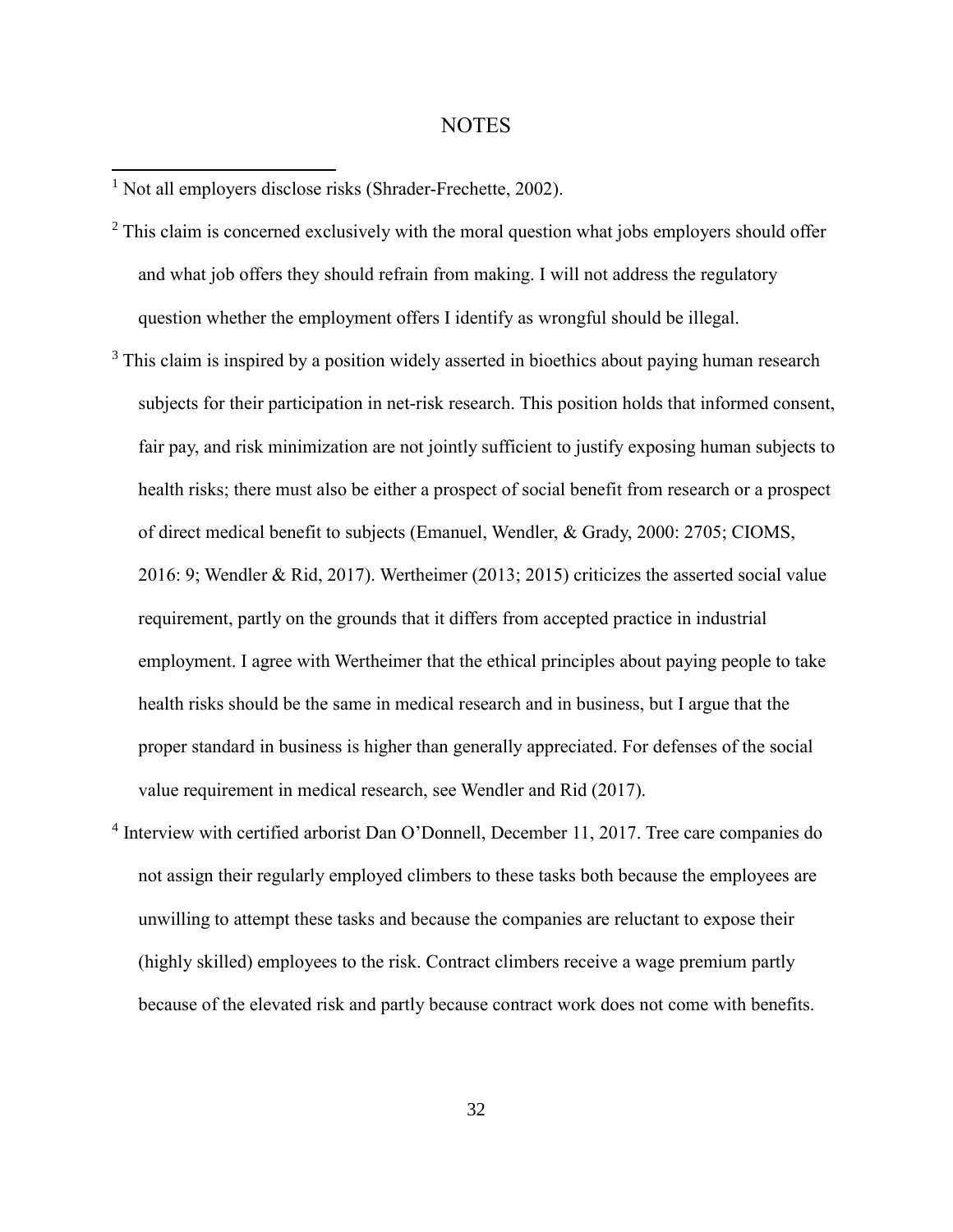$<sup>5</sup>$  Nelkin and Rickless (2014) also offer a Kantian defense of a form of the doctrine of double</sup> effect, drawing on the Formula of Humanity. The version of the doctrine they defend is not its traditional form, but the revised version defended in Quinn (1989). This revised doctrine differs from the version I use in two respects. First, instead of distinguishing between intended and foreseen harm, Quinn's doctrine distinguishes between harm via "direct agency" (which can include passive harm) and harm via "indirect agency." Second, Quinn's revised doctrine only applies to other-regarding harms that are done without the consent of the person affected. It is unclear why Nelkin and Rickless accept this limitation on the doctrine's application.

- <sup>6</sup> This does not necessarily mean that an unintended but foreseen harmful effect may be justified by a purely consequentialist calculation. The nonconsequentialist doctrine of doing and allowing is orthogonal to the doctrine of double effect. Some versions of the doctrine of double effect, such as the formulations Velazquez and Brady (1997: 95-97) and Masek (2000) use in their discussions of the ethics of marketing dangerous products, include more detail about when merely foreseen harms are justified. To minimize reliance on controversial premises, I use a formulation that does not specify a method for assessing merely foreseen harms.
- $<sup>7</sup>$  There is a difficulty applying the traditional doctrine of double effect to cases in which an agent</sup> might perform the same harmful action either intending harm or merely foreseeing harm. For example, sometimes a military commander could bomb a certain location *either* with the aim of destroying a munitions plant *or* with the aim of terrorizing the civilian population. Does the doctrine of double effect imply that the permissibility of the bombing depends on what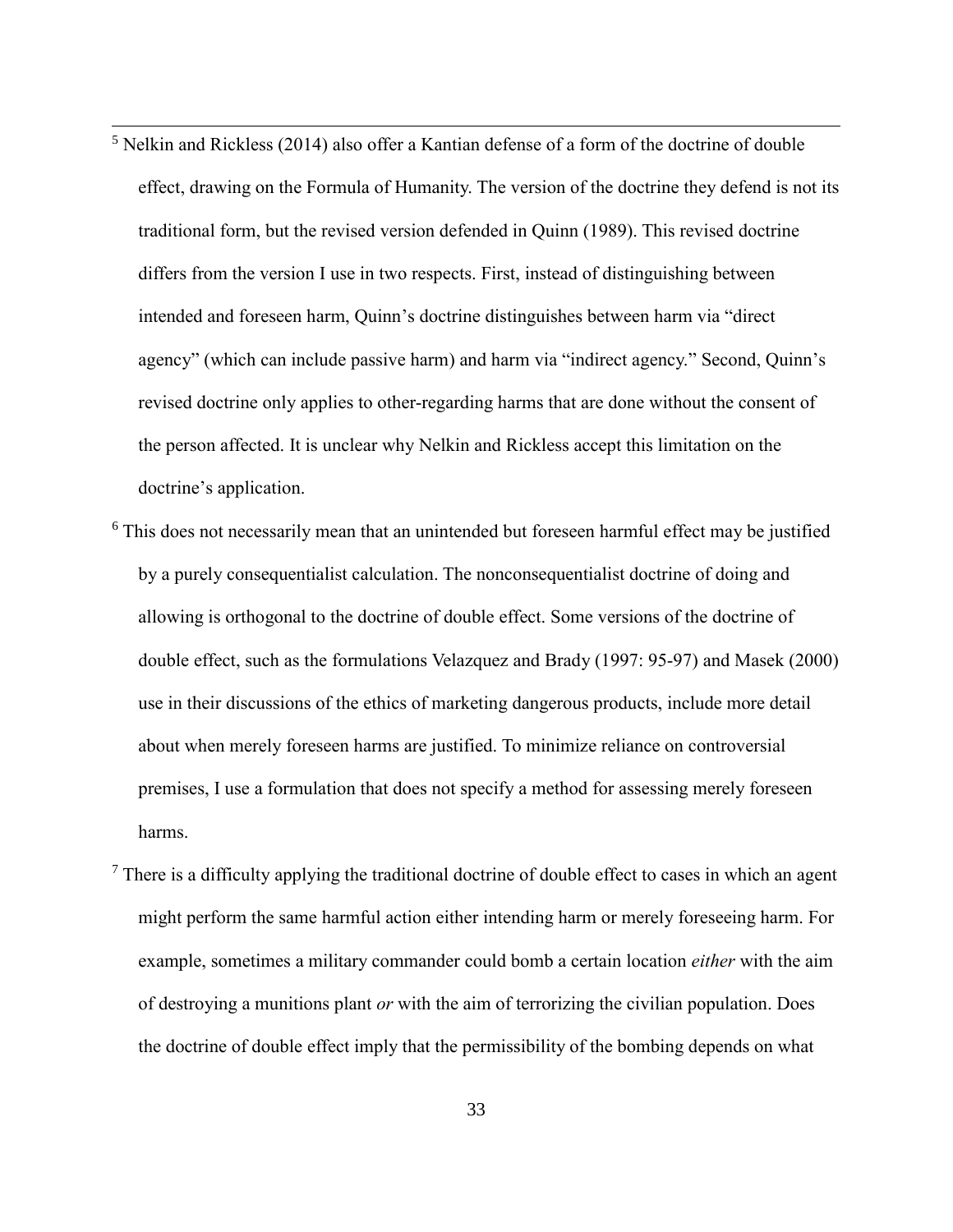motive the commander had when ordering it? Rachels (1994), Thomson (1999), and Scanlon (2008) think this implication implausible. One possible response is to adopt the Kantian conception of permissibility: an act is impermissible if there is no motive for it (or no "maxim" speaking in favor of it) that is not wrongful (Kant, 1996 [1785]: Ak. 4:439). If a harmful action could plausibly be motivated only by a malicious intention or by a wrongful intention to do harm as a means to some further end, the action is impermissible. If an action could have a permissible motive in which harm is foreseen but not intended, but the agent's actual motive involves wrongfully intending the harm maliciously or as a means to an end, then action is not impermissible, but the agent chooses badly. For discussion of other responses to this challenge, see Fitzpatrick (2012).

<sup>8</sup> See Fitzpatrick (2012) for discussion of prominent lines of objection.

- <sup>9</sup> This qualified claim about the rationality of consenting to death is silent about what people should do if they either have no temporally extended projects (e.g. because of an end-stage terminal illness) or if they are able and willing to abandon all temporally extended projects. It is thus silent about whether it is rational for the terminally ill to consent to active euthanasia or to decline medical treatment they regard as futile.
- $10$  A second, perhaps more contentious argument derives from Kant's argument in the *Groundwork* that rational agency is the one end that is rationally obligatory for all persons. The argument's first key claim is that practical reasoning about final ends is possible and that some end or other is, in fact, rationally obligatory for all persons (Kant, 1996 [1785]: 94-108, Ak. 4:446-4:463). The second key claim is that a rationally obligatory end must derive its normative force either from reason itself or from inclinations. (This claim presumably derives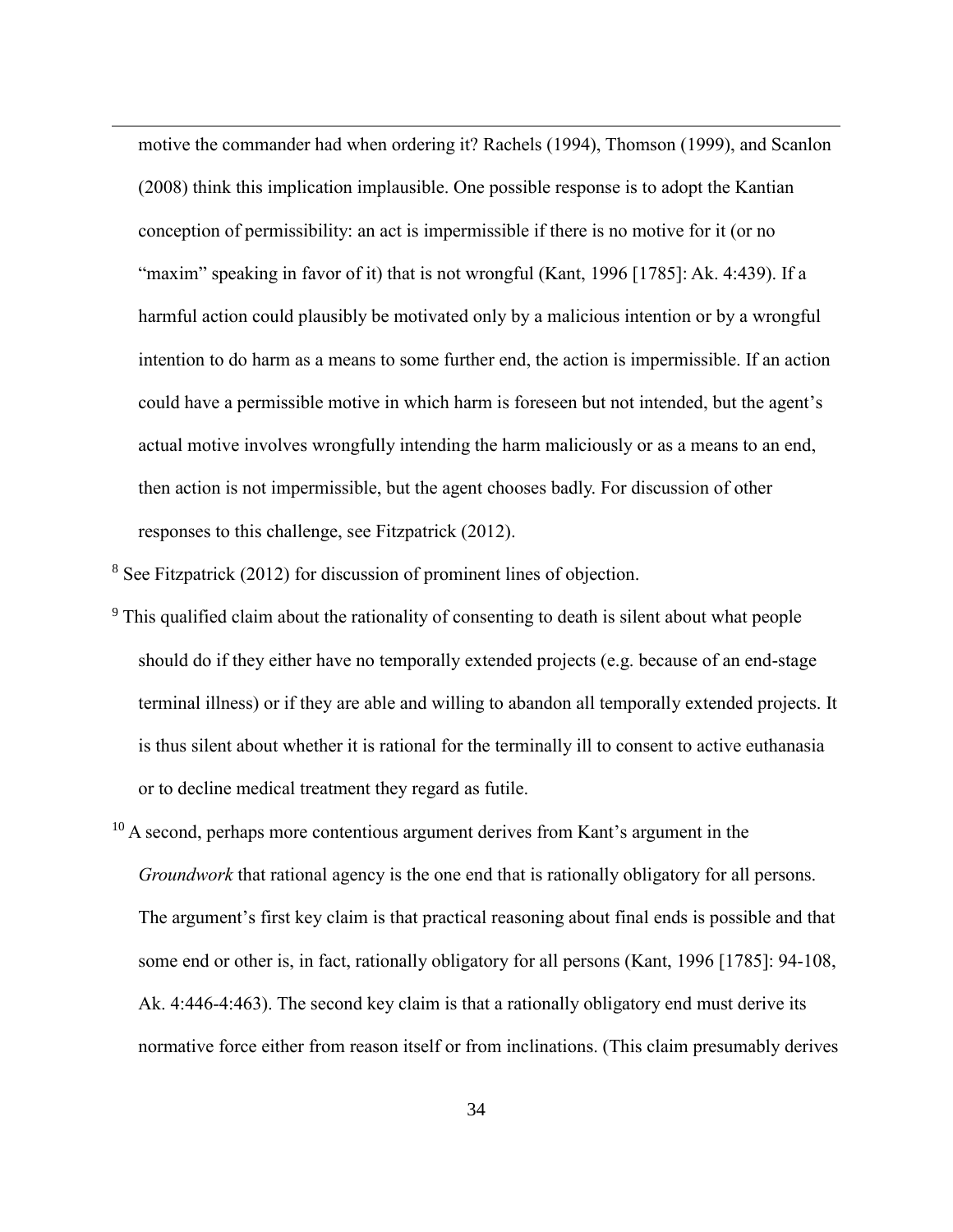from reasons internalism, the view that reasons for action must be potentially motivating.) But our inclinations vary, so inclination cannot be a source of a universally obligatory end. If there is an obligatory end, reason alone and not inclination must be its source. The only end reason could select as an end independent of the influence of inclination is rational agency itself (Kant, 1996 [1785]: 77-80, Ak. 4:426-430). If this is right, then rational agency is itself a rationally obligatory end, and to endorse the destruction of one's own rational agency would be irrational.

- <sup>11</sup> Others include physical liberty and broadly-applicable skills. Kant argues in the *Groundwork* that people ought to cultivate broadly-applicable skills to fulfill future duties. (Kant, 1996 [1785]: 74, 80-81, Ak. 4:423, 430). For discussion of physical liberty as an all-purpose means, see Hughes (2018).
- $12$  This does not mean that one must maximize the resources one has available for future action. It is impossible to do that, since there is no single measure of the resources available for action, and cultivating any of them involves trade-offs.
- <sup>13</sup> Kantian ethicists differ about how to interpret the Formula of Universal Law. Here I follow the interpretation offered in Herman (1989), which focuses on the evaluation of maxims involving bodily harm. Herman's analysis does not directly address the question whether Kantians should endorse the doctrine of double effect.
- $14$  The agent also cannot consistently endorse others accepting this maxim if others' accepting the maxim would frustrate the agent's end in acting on it.
- <sup>15</sup> We should not be indifferent to merely foreseen harm. Kantian ethics acknowledges this. The structure of a Kantian argument not to be indifferent to causing harm would parallel the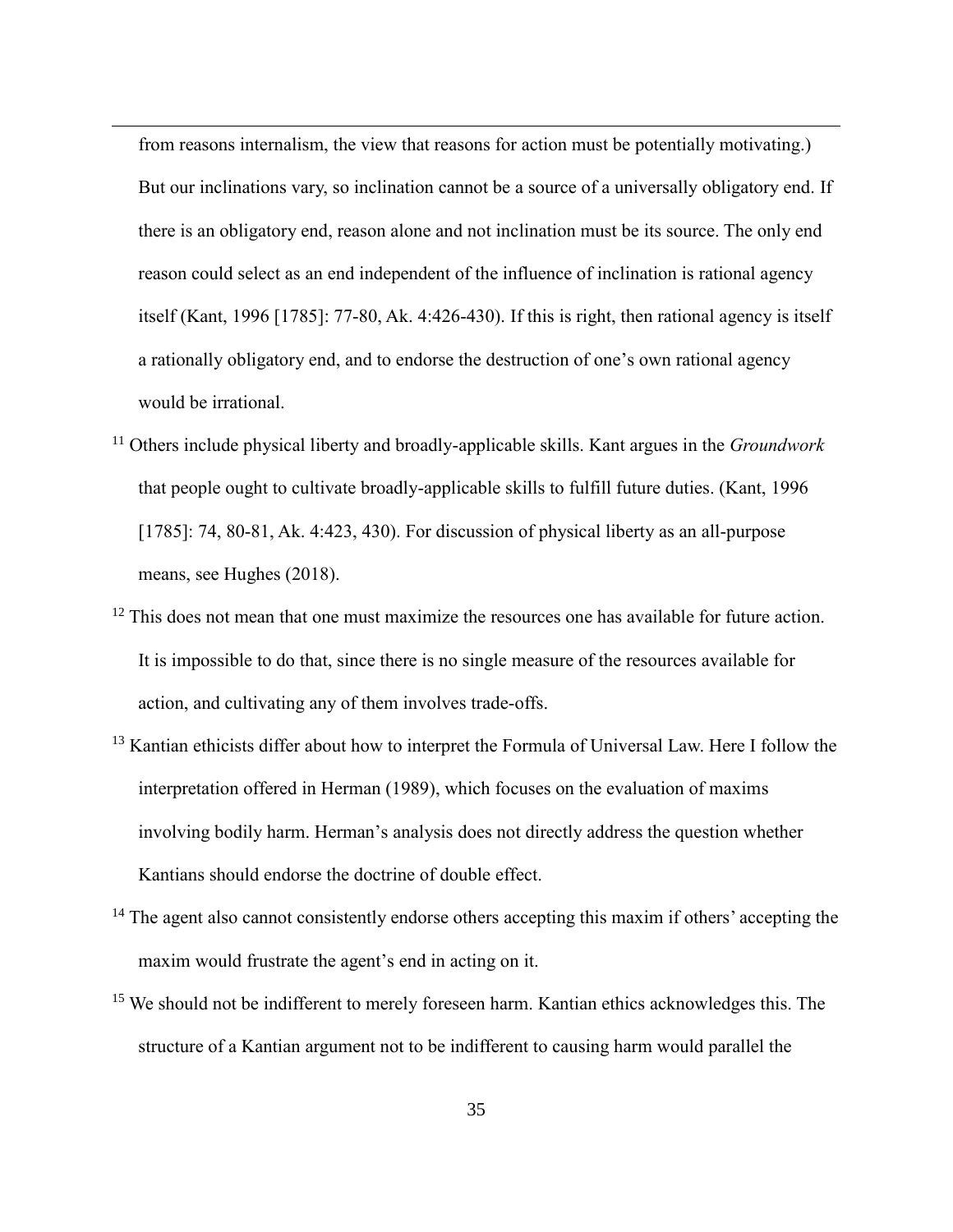structure of the more familiar Kantian arguments not to be indifferent to opportunities to prevent harm. Though there is an ethical reason to avoid causing foreseen harm, there could not be an absolute prohibition on acting in ways that could or will lead to harm. Sometimes it is impossible to act in a way that will have harmful effects.

- <sup>16</sup> Even a Kantian can agree that a sufficiently large increase in aggregate welfare justifies small harms or small risks of harm when the harm or the risk of harm is only foreseen and not intended. If every person harmed or exposed to risk had a right to compensation, however slight the risk or harm, the implications of this right for environmental ethics would be radical. It would imply, for instance, that if I have a fire in my fireplace, I owe a tiny amount of compensation to each of the people who is very slightly harmed or exposed to risk because of the carbon emissions from my fireplace.
- $17$  In many actual labor markets, workers are not well-informed about the health risks associated with the jobs available to them. See, e.g., Shrader-Frechette (2002).
- $18$  Eccentric motivations for taking risky jobs are conceivable, but employers should not advertise jobs if only workers with eccentric motivations could ethically accept those jobs. For instance, it is conceivable that the courier in *Luxury Delivery* could have a deep love of mountain views that are obscured by rain, snow, or fog and framed by a car's windshield. The conceptual possibility that the courier could have this unusual motivation does not justify the vacationing couple in hiring the courier to risk life and limb to deliver truffles.
- <sup>19</sup> Though Mill rejects the coercive enforcement of self-regarding duties, he explicitly endorses the existence of self-regarding moral virtues: "I am the last person to undervalue the self-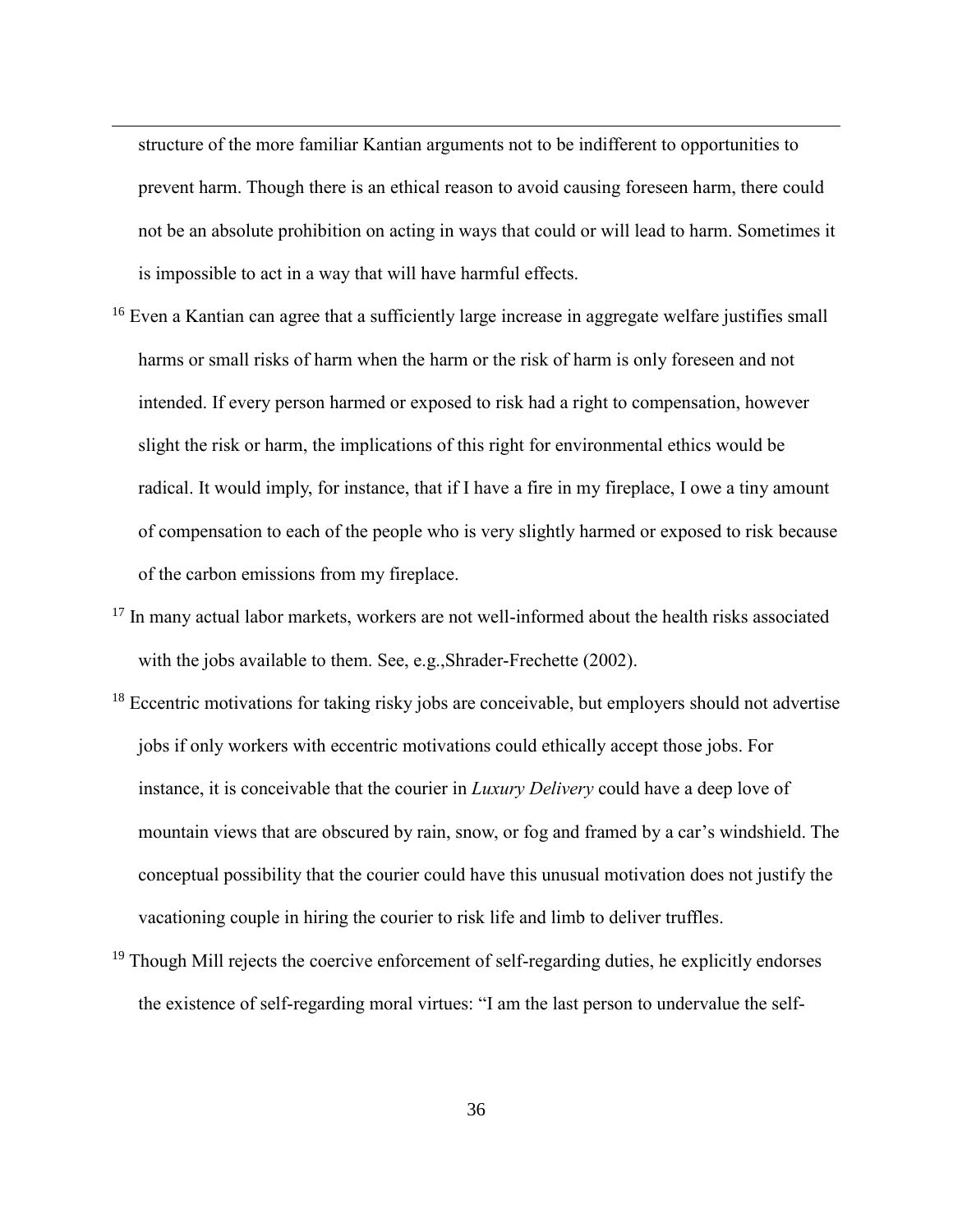regarding virtues; they are only second in importance, if even second, to the social." (Mill, 1956 [1869]: 92)

- $20$  There is disagreement in the utilitarian tradition about whether autonomy is alienable in principle and about the related but distinct question whether it ought to be legal to alienate one's autonomy. Mill (1956 [1869]) believed that autonomy cannot be alienated wholesale. Hare (1979) argued that there are conceivable but improbable circumstances in which slavery would be justified. Feinberg (1989: 71-81), writing in response to Mill, held that the main reason not to enforce slave contracts is that we should be extremely skeptical that purported consent to any such contract is fully informed and voluntary.
- <sup>21</sup> To use this justification for offering dangerous work, employers must have *positive reason* to believe that many applicants face this level of desperation. The mere speculation that some applicants might be in dire straits is not enough. Survival here includes long-term survival. If society is structured so that personal savings is people's only means of surviving in old age, workers may justifiably accept hazard pay (and employers may justifiably offer it) to save for *basic* needs in retirement.
- $22$  It is unclear whether football players in fact receive implicit hazard pay as compensation for the risks they undergo.
- $23$  If a consumer preference is valuable to satisfy, workers with strong personal ties to the industry (e.g. a family tradition of working in that industry) could reasonably judge it especially valuable for *them* to help satisfy this preference. This motivation for doing hazardous work is reasonable only if the consumer preferences the work helps to satisfy are good for workers to satisfy, for reasons other than wages. Wages are the only reason for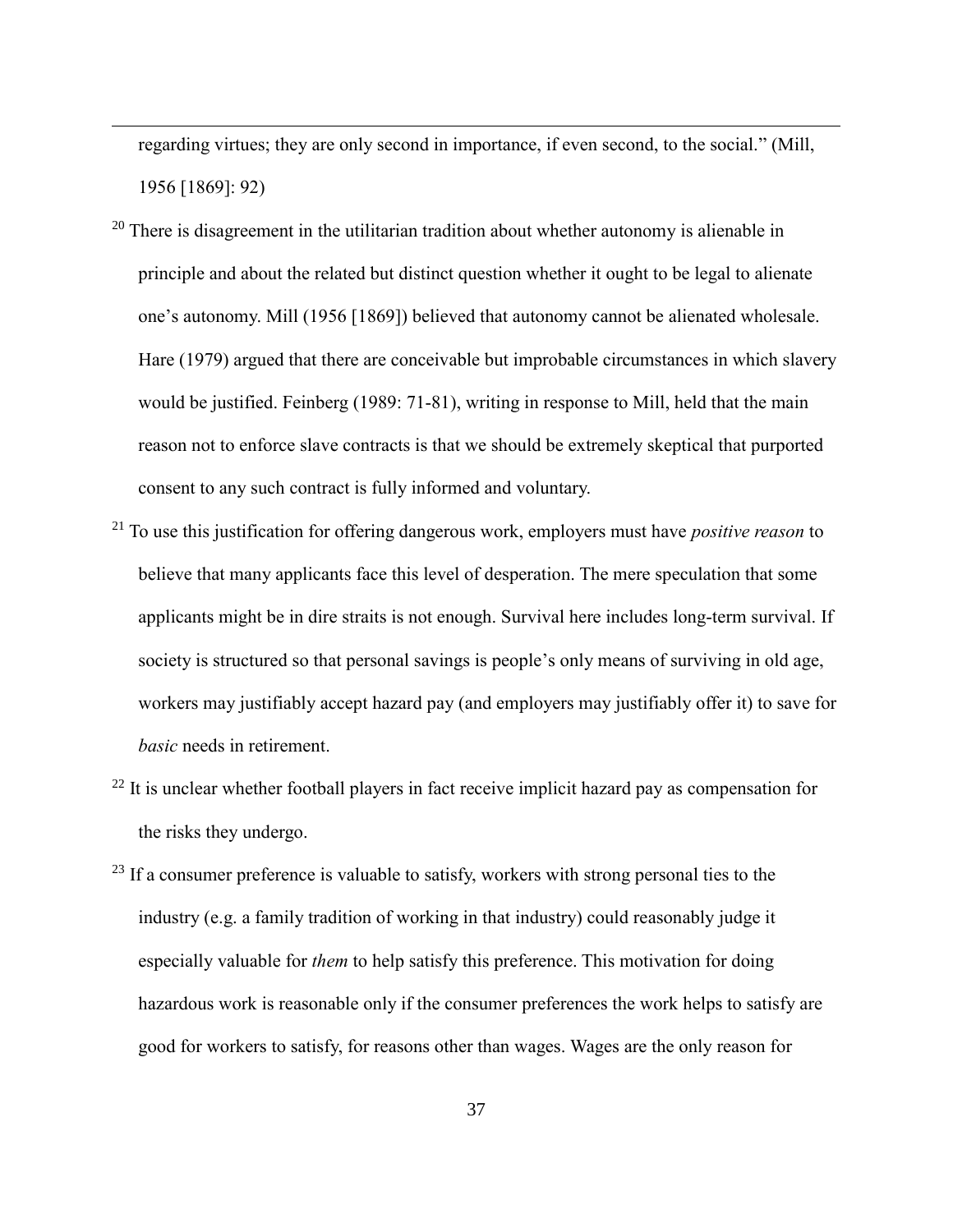workers who are unjustly badly off to provide luxuries to those who are unjustly well-off and who could not afford those luxuries if the distribution of wealth were just. Tradition does not give workers reason to take dangerous jobs providing such luxuries. As Cohen nicely points out, there is no value in sustaining an unjust tradition (2013: 172).

- $24$  The exceptions are cases in which employers have credible evidence that employees have an unreasonable motive for preferring this job to others.
- $25$  I assume here that the safer method is feasible in the sense that the industry could adopt the safer method and remain in operation. If a safety measure is so expensive that the industry could not implement it, doing the job in question with this safety measure is not an option.
- <sup>26</sup> If a safety measure is so expensive that a socially necessary industry could not continue to operate after adopting it, employers who omit this safety measure and offer hazard pay to workers need not see this hazard pay as an inducement. They and their workers may justifiably see it as a condition of fair employment for a socially necessary job that cannot be made safer.
- <sup>27</sup> Serious workplace safety issues exist despite this law. Waldman and Mehrotra (2017) report multiple recent incidents of sanitation workers in American poultry processing plants being seriously injured while cleaning machinery that was not fully powered down.
- $28$  Regulations requiring more rigorous safety standards than those the industry deemed "costeffective" were challenged and upheld by the Supreme Court. *Am. Textile Mfrs. Inst. v. Donovan*, 452 U.S. 490 (1981). These regulations remain in effect. 29 CFR 1910.1043. For the facts of the disease, see *AFL-CIO v Marshall*, 617 F.2d 636 (D.C. Cir. 1979).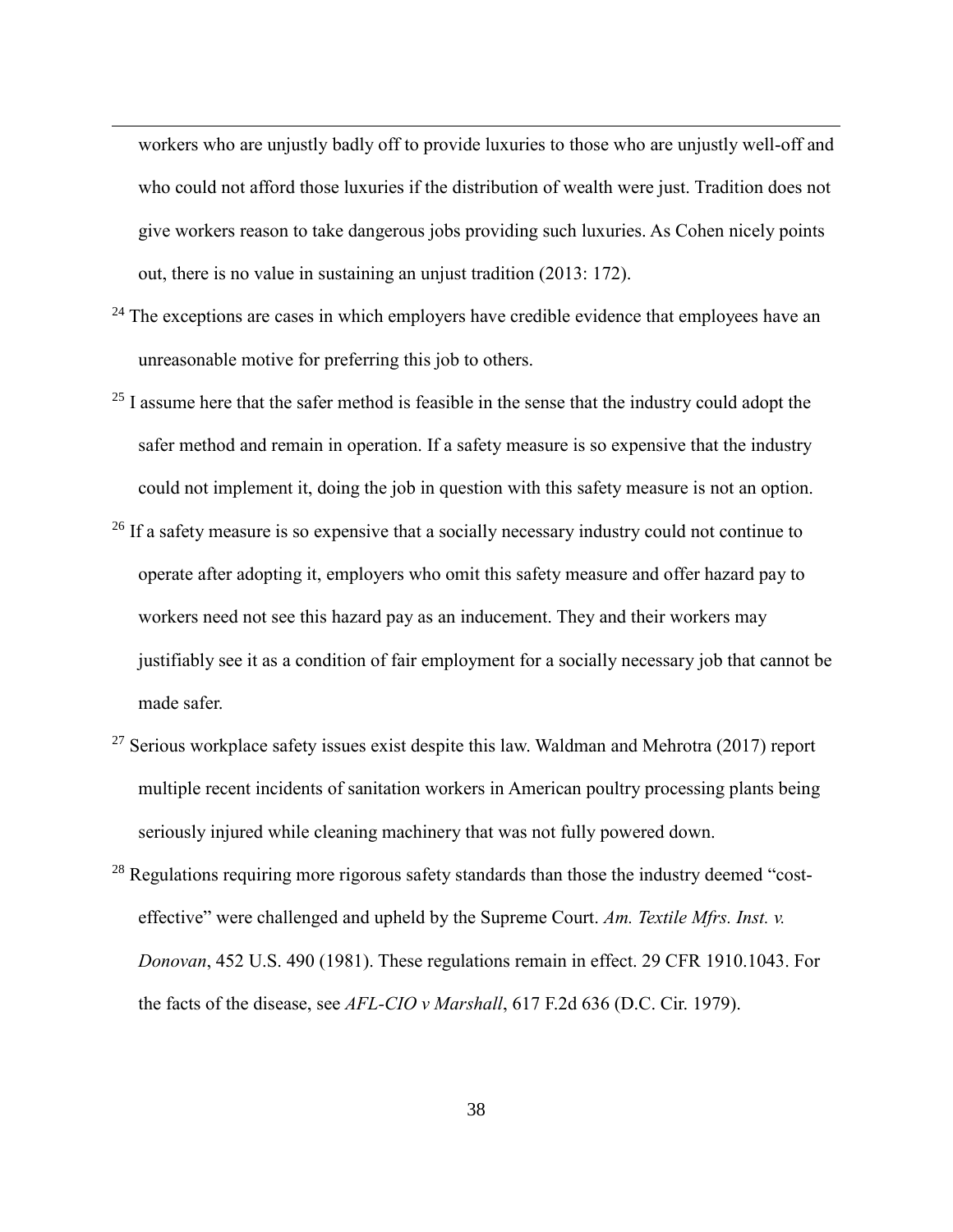#### **REFERENCES**

- Arnold, D. & Bowie, N. 2003. Sweatshops and respect for persons. *Business Ethics Quarterly*, 13: 221-242.
- Arnold, D. 2009. Working conditions: safety and sweatshops. In G. G. Brenkert & T. L. Beauchamp (Eds.), *The oxford handbook of business ethics*: 628-54. Oxford: Oxford University Press.
- Beadle, R. & Knight, K. 2012. Virtue and meaningful work. *Business Ethics Quarterly*, 22: 433- 450.
- Bowie, N. E. 1998. A Kantian theory of meaningful work. *Journal of Business Ethics*, 17: 1083-1092.
- Bowie, N. E. 1999. *Business ethics: A Kantian perspective***.** Malden, MA: Blackwell.

Bratman, M. E. 1993. Shared intention. *Ethics*, 104: 97-113.

- Cohen, G.A. 2013. Rescuing conservatism: A defense of existing value (All Souls version). In M. Otsuka (Ed.), *Finding oneself in the other*: 143-174. Princeton: Princeton University Press.
- Council for International Organizations of Medical Sciences (CIOMS). 2016. *International ethical guidelines for health-related research involving humans***.** Available at [https://cioms.ch/wp-content/uploads/2017/01/WEB-CIOMS-EthicalGuidelines.pdf.](https://cioms.ch/wp-content/uploads/2017/01/WEB-CIOMS-EthicalGuidelines.pdf) Accessed November 9, 2018.
- Emanuel, E., Wendler, D. & Grady, C. 2000. What makes clinical research ethical? *JAMA*, 283: 2701-2711.
- Feinberg, J. 1989. *Harm to self*. Oxford: Oxford University Press.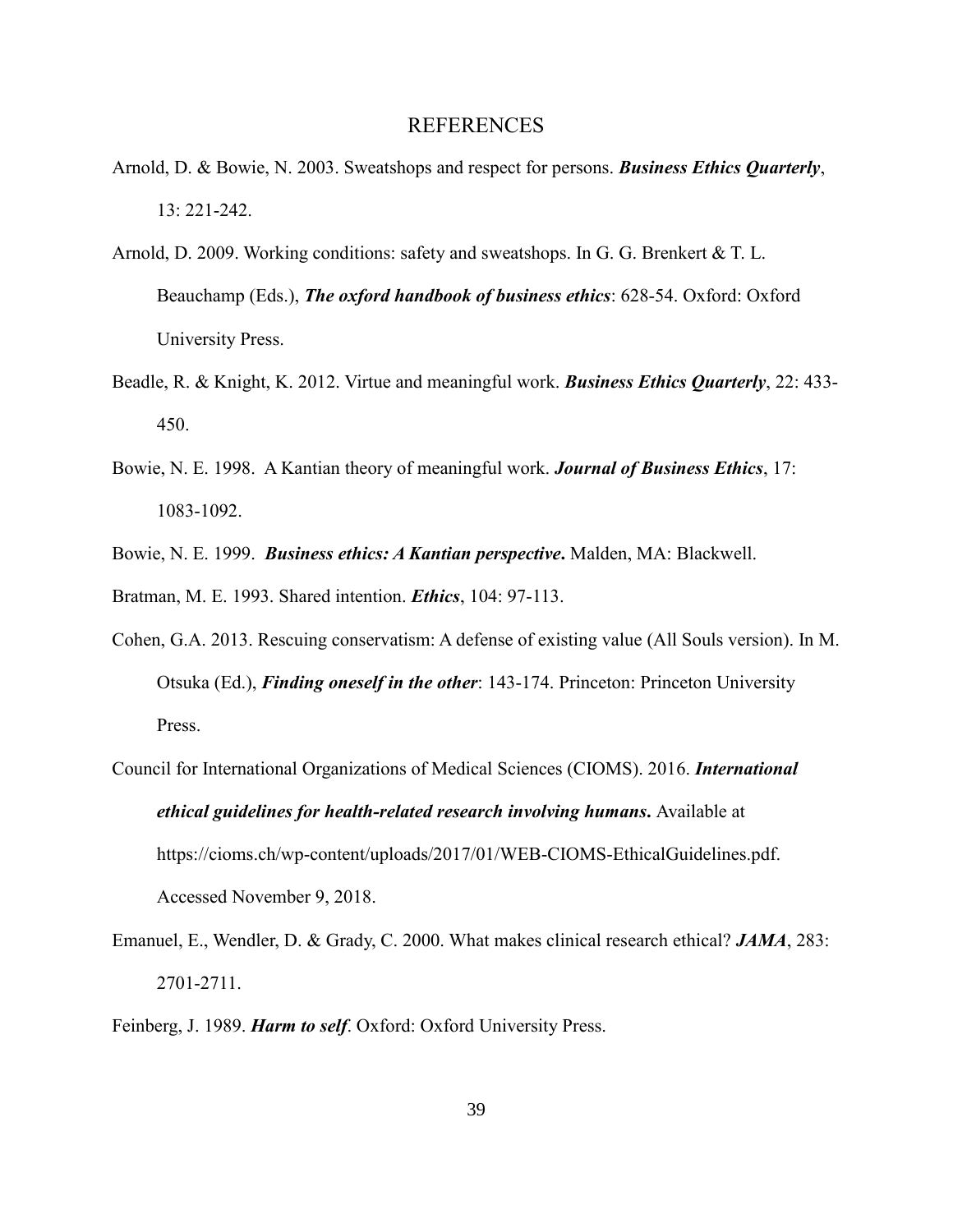- Fitzpatrick, W. 2012. The doctrine of double effect: Intention and permissibility. *Philosophy Compass*, 7: 183–196.
- Gilbert, M. 1993a. Agreements, coercion, and obligation. *Ethics*, 103: 679-706.
- Gilbert, M. 1993b. Is an agreement an exchange of promises? *Journal of Philosophy*, 90: 627- 649.
- Hare, R. M. 1979. What is wrong with slavery? *Philosophy & Public Affairs*, 8: 103-121.
- Herman, B. 1989. Murder and mayhem. *The Monist*, 72: 411-431.
- Hill, T. 1980. Humanity as an end in itself. *Ethics*, 91: 84-99.
- Hughes, R. 2018. Imprisonment and the right to freedom of movement. In C. W. Surprenant (Ed.), *Rethinking punishment in the era of mass incarceration*: 89-104. New York: Routledge.
- Kazan-Allen, L. 2005. Asbestos and mesothelioma: Worldwide trends. *Lung Cancer*, 49 Supp. 1: S3-S8.
- Kant, I. 1996 [1785]. *Groundwork of the metaphysics of morals*. In Kant, I., *Practical philosophy*, translated by M. J. Gregor. Cambridge, UK: Cambridge University Press.
- Keating, G. 2003. Pressing precaution beyond the point of cost-justification. *Vanderbilt Law Review*, 56: 653-748.
- Korsgaard, C. 1998. *Creating the kingdom of ends*. Cambridge: Cambridge University Press.
- Kuflik, A. 1984. The inalienability of autonomy. *Philosophy & Public Affairs*, 13: 271-298.
- Masek, L. 2000. The doctrine of double effect, deadly drugs, and business ethics. *Business Ethics Quarterly*, 10: 483-495.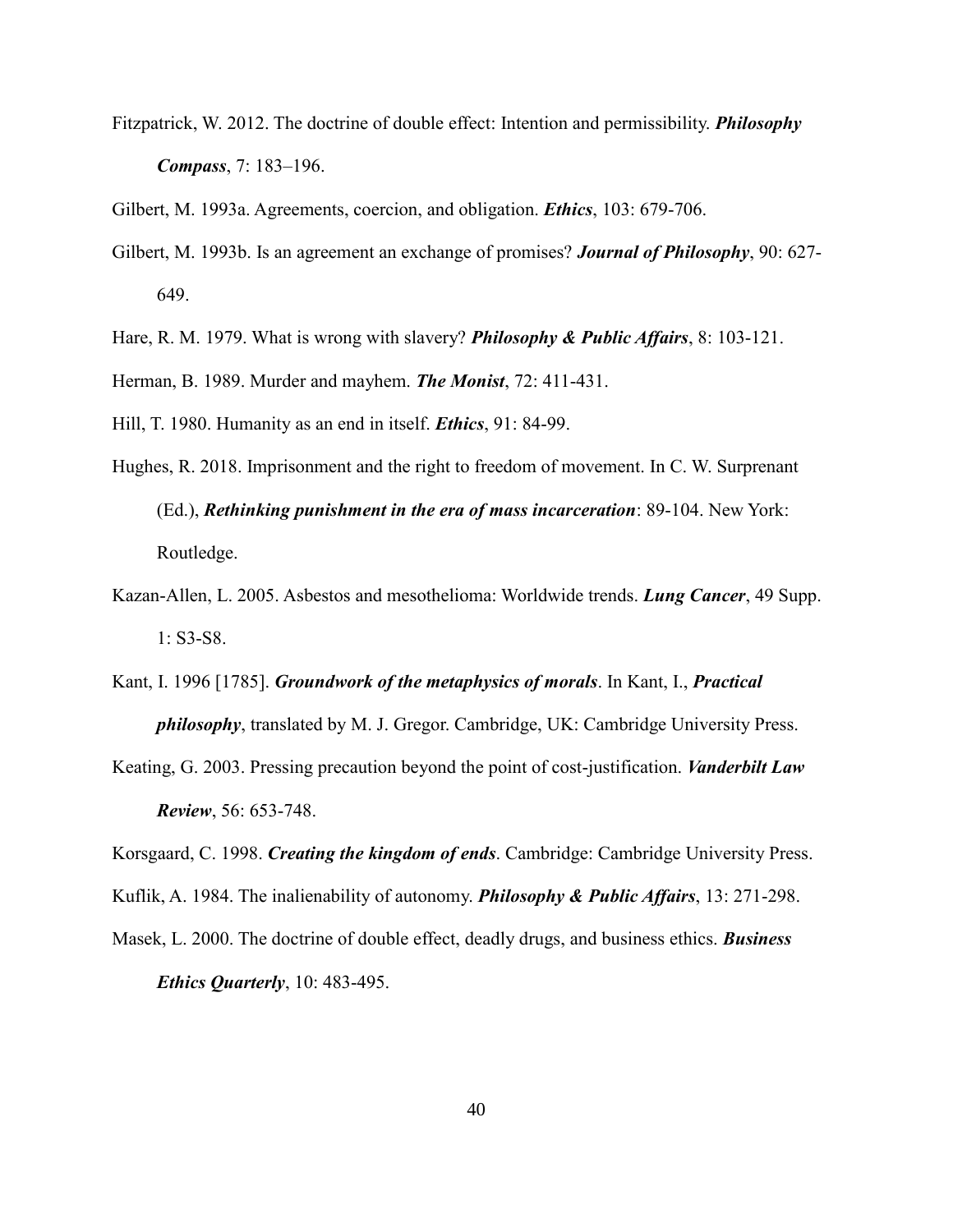Meyers, C. 2004. Wrongful beneficence: Exploitation and third world sweatshops. *Journal of Social Philosophy*, 35: 319-333.

Mill, J. S. 1956 [1869]. *On Liberty*. Indianapolis: Bobbs-Merrill.

Nagel, T. 1986. *The view from nowhere.* Oxford: Oxford University Press.

- Nelkin, D. K. & Rickless, S. C. 2014. Three cheers for the doctrine of double effect. *Philosophy and Phenomenological Research*, 89: 125-158.
- Powell, B. & Zwolinski, M. 2012. The ethical and economic case against sweatshop labor: A critical assessment. *Journal of Business Ethics*, 107: 449-472.
- Preiss, J. 2014. Global labor justice and the limits of economic analysis. *Business Ethics Quarterly*, 2014: 55-83.
- Quinn, W. 1989. Actions, intentions, and consequences: The doctrine of double effect. *Philosophy & Public Affairs*, 18: 23-40.
- Rachels, J. 1994. More impertinent distinctions and a defense of active euthanasia. In B. Steinbock and A. Norcross (Eds.), *Killing and letting die* (2nd ed.): 139–54. New York: Fordham University Press.
- Robinson, J. C. 1986. Hazard pay in unsafe jobs: Theory, evidence, and policy implications. *The Milbank Quarterly*, 64: 650-677.
- Scanlon, T. M. 2008. *Moral dimensions: Permissibility, meaning, blame*. Cambridge, MA: Harvard University Press.
- Scharding, T. 2015. Imprudence and immorality: A Kantian approach to the ethics of financial risk. *Business Ethics Quarterly*, 25: 243-265.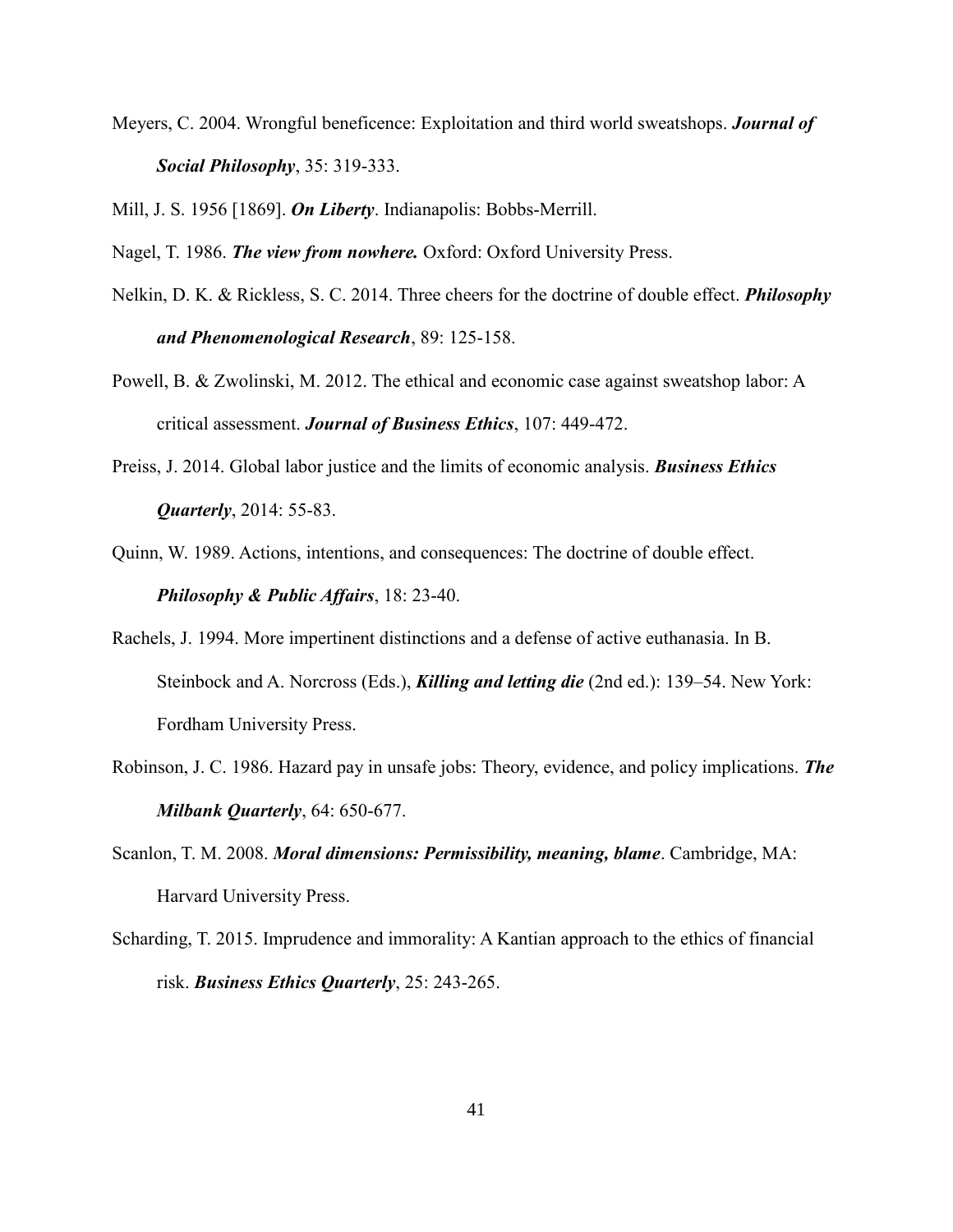- Schofield, P. 2015. On the existence of duties to the self (and their significance for moral philosophy). *Philosophy and Phenomenological Research*, 90: 505-528.
- Shrader-Frechette, K. 2002. Risky business: Nuclear workers, ethics, and the market-efficiency argument. *Ethics and the Environment*, 7: 1-23.
- Smith, A. 1999 [1776]. *The wealth of nations*, edited by Andrew Skinner. London: Penguin Books.
- Smith, J. & Dubbink, W. 2011. Understanding the role of moral principles in business ethics: A Kantian perspective. *Business Ethics Quarterly*, 21: 205-231.
- Thomson, J. J. 1999. Physician‐assisted suicide: Two moral arguments. *Ethics*, 109: 97-518.
- Timmerman, J. 2006. Kantian duties to the self, explained and defended. *Philosophy*, 81: 505- 530.
- Velazquez, M. & Brady, F. N. 1997. Natural law and business ethics. *Business Ethics Quarterly*, 7: 83-107.
- Viscusi, W. K. & Aldy. J. E. 2003. The value of a statistical life: a critical review of market estimates throughout the world. *Journal of Risk and Uncertainty*, 27: 5-76.
- Waldman, P. & Mehrotra, K. America's worst graveyard shift is grinding up workers. *Bloomberg*, December 29, 2017. Available at [https://www.bloomberg.com/news/features/2017-12-29/america-s-worst-graveyard-shift](https://www.bloomberg.com/news/features/2017-12-29/america-s-worst-graveyard-shift-is-grinding-up-workers)[is-grinding-up-workers](https://www.bloomberg.com/news/features/2017-12-29/america-s-worst-graveyard-shift-is-grinding-up-workers) Accessed November 9, 2018.
- Wedgwood, R. 2011. Defending double effect. *Ratio* 24: 384-401.
- Wendler, D. & Rid, A. 2017. In defense of a social value requirement for clinical research. *Bioethics* 31: 77-86.